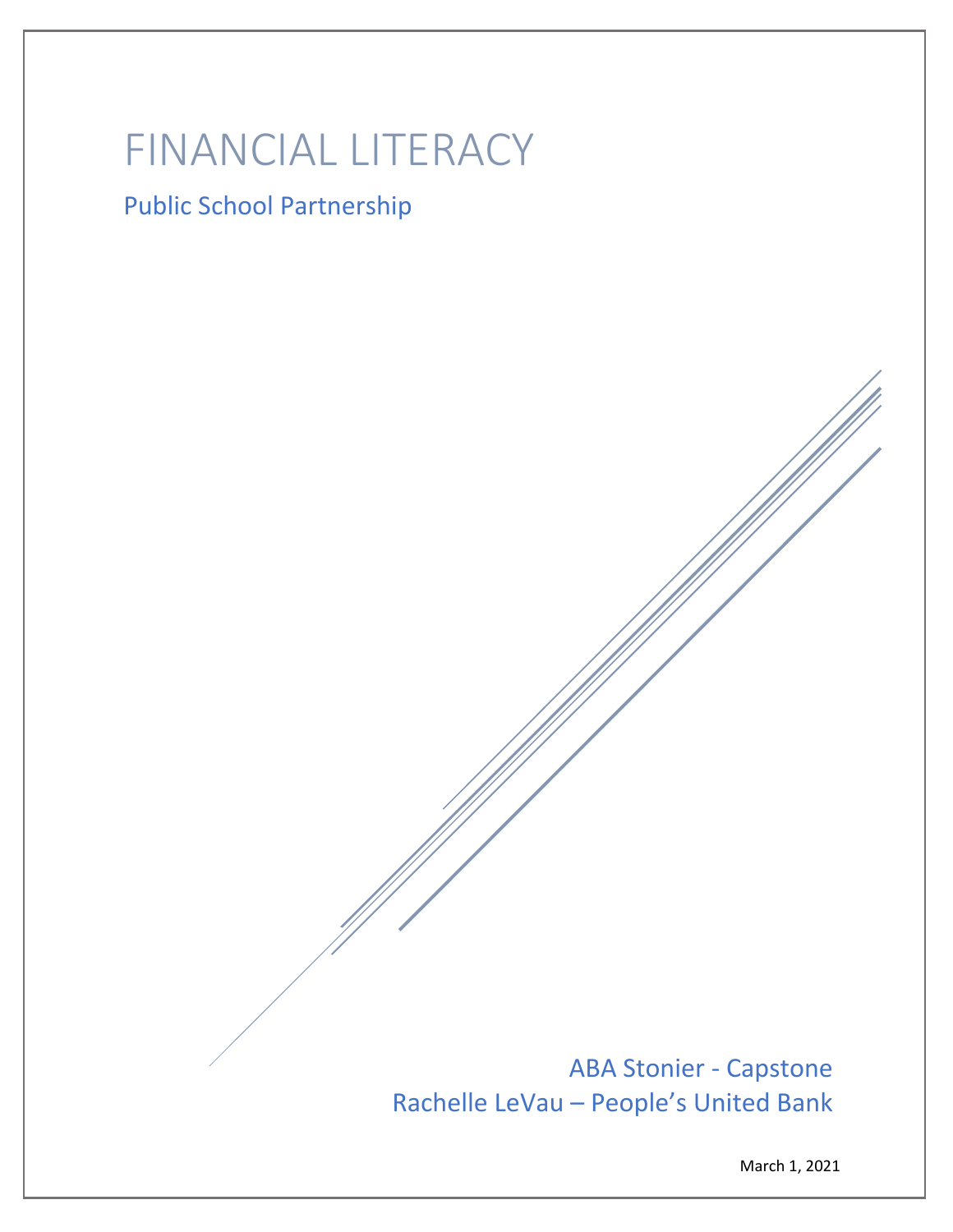## Table of Contents

### **Disclaimer:**

"The purpose of this paper is not indicative of any bank endorsed current or future initiatives and was a student project written for academic purposes only."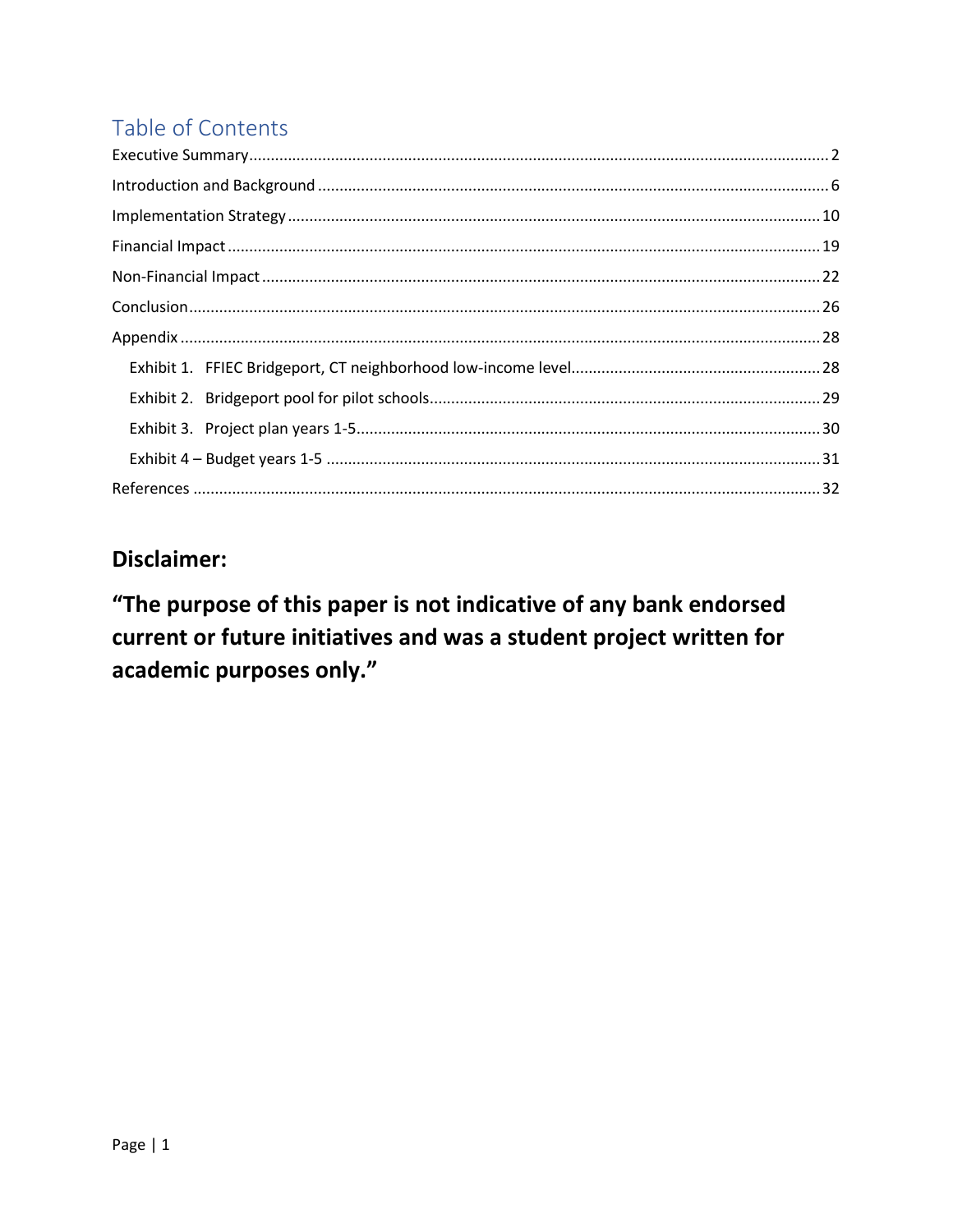#### <span id="page-2-0"></span>Executive Summary

People's United Bank, headquartered in Bridgeport, CT is a New England based regional bank with a demonstrated commitment to financial literacy, community partnerships and employee connections to the communities in which they work. This commitment is made clear through adherence to the regulatory requirement in the Community Reinvestment Act, the work of the People's United Community Foundation, and the principled set of acts in the Environmental, Social and Corporate Governance Council work. It is a natural progression to financially support a partnership with schools in the delivery of financial education of young adults and an incentive to encourage participation.

We live in turbulent times with increasing pressure on for-profit corporations to act responsibly and take responsibility for previous practices that limited advancement for disadvantaged groups. The US Government has rigorous procedures to prevent and mitigate unfair lending practices and high fees that contribute to economic difficulties among lower socio-economic populations. Financial literacy is an important tool for disadvantaged populations to break out of the cycle of poverty.

The following pages contain the details of a proposal to partner with high schools in a financial literacy course offering to students enrolled in public high schools in  $10<sup>th</sup>$  through  $12<sup>th</sup>$ grades with an incentive award upon completion of 5 shares of People's United common stock (or \$100 value of PBCT common stock) in a direct shareholder account set up to reinvest dividends. After development and pilot years, the implementation recommendation is 3 years of staggered rollout and would necessitate somebody within People's United Financial Education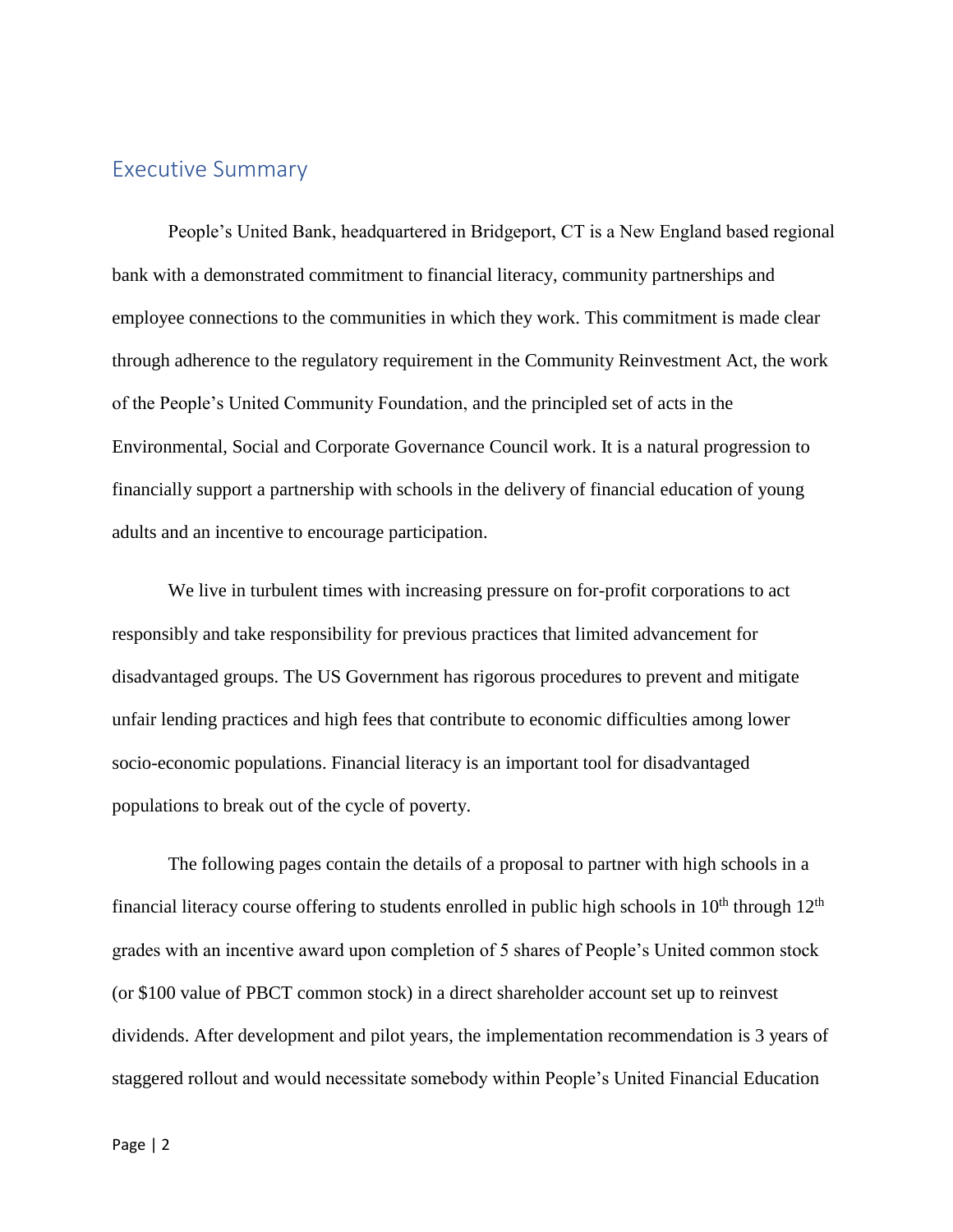group committed to follow through with program development. The required financial allocation is approximately \$120,000 per year for the financial award and pro-rated salary of the coordinator plus essential marketing materials, supplies and travel (exhibit 4). This budget would make the award available to 1,000 students within the People's United footprint of Connecticut, Massachusetts, New York, New Hampshire, Maine, and Vermont. For the 5-year project plan, the first year would be developmental and the budget doesn't include any incentive awards. The least expensive year is projected be the development year because it doesn't include any incentive award certificates entitling the recipient to 5 shares of PBCT common stock. The most expensive year is the first roll-out year or year 3 on the project plan. The budget is estimated at \$120,000 due to intensive time commitment on the parts of People's personnel to ensure success, inclusion of retail branch staff within the project budget and incentive awards for 500 students. The certificate can be redeemed with appropriate account opening paperwork and a parent/guardian for students under the age of 18 or held until the student reaches the age of 18 to be opened solely in the student name. For program expansion, the program cost is approximately \$100 per student or \$10,000 increase for each additional 100 students enrolled. Typical high school classes enroll approximately 20-25 students. A budget increase of \$10,000 can accommodate approximately 4 additional high school classes.

In the  $4<sup>th</sup>$  year of the program development, the retail branch personnel should be able to report real new account growth and new relationships to support the program expenses. The program development should include genuine respect for the education community and the ability to reach students with the curriculum. In exchange, the school can be asked to allow for a school-wide bank product fair for students, a staff bank product day to introduce the benefits in Workplace Banking, an opportunity for a retail branch person to lecture in the classroom, and an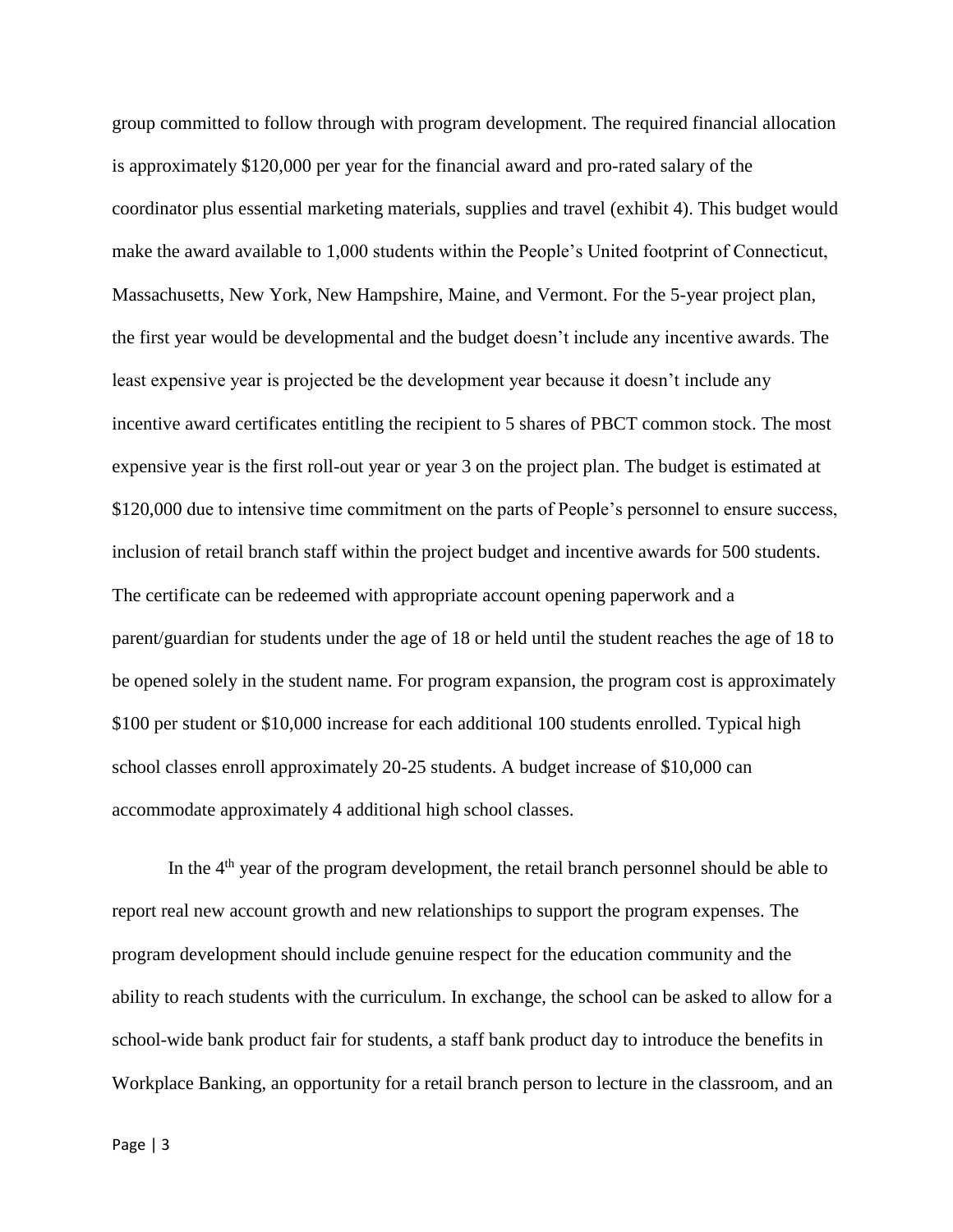opportunity for the People's United brand to be included in the commencement program with recognition for the award.

According to the People's marketing department, the marketing kits for the school-wide events have an approximate cost of approximately \$935 per kit. Each kit is used for an individual school event and would typically result in 40 student accounts. Each kit contains instructions for the People's employee, giveaway items (\$2 each), handouts (400 at \$.25 each), and costs to create and ship the kits (\$35 per kit). The cost of acquisition per checking account is estimated at \$23.38 per account and is generally recovered within 6 months of account opening.

This program will rely heavily on the work of retail branch and market managers to communicate with the schools, solicit applications and be available to lecture to the financial literacy class, and present awards. The budget for the time of the retail managers will be covered as a program cost within the first 3 years, including development year, pilot year and the first year of the program roll-out. However, the retail management personnel and travel costs would be within the branch budget for the fully implemented program years because the program offers the opportunity to cross-promote to a captive audience of students, faculty, and staff within the schools. This program will be a close collaboration between the program coordinator, the retail branch personnel and the school enrolled in the program. It is expected the retail branch personnel will develop a close relationship with the school administration. This relationship can be leveraged to provide a school-wide bank product fair, school staff and faculty product information workshop, Workplace Banking for the staff and faculty, a guest lecture in the class, a school sponsored community financial literacy workshop, and People's inclusion in the graduation program and award presentation.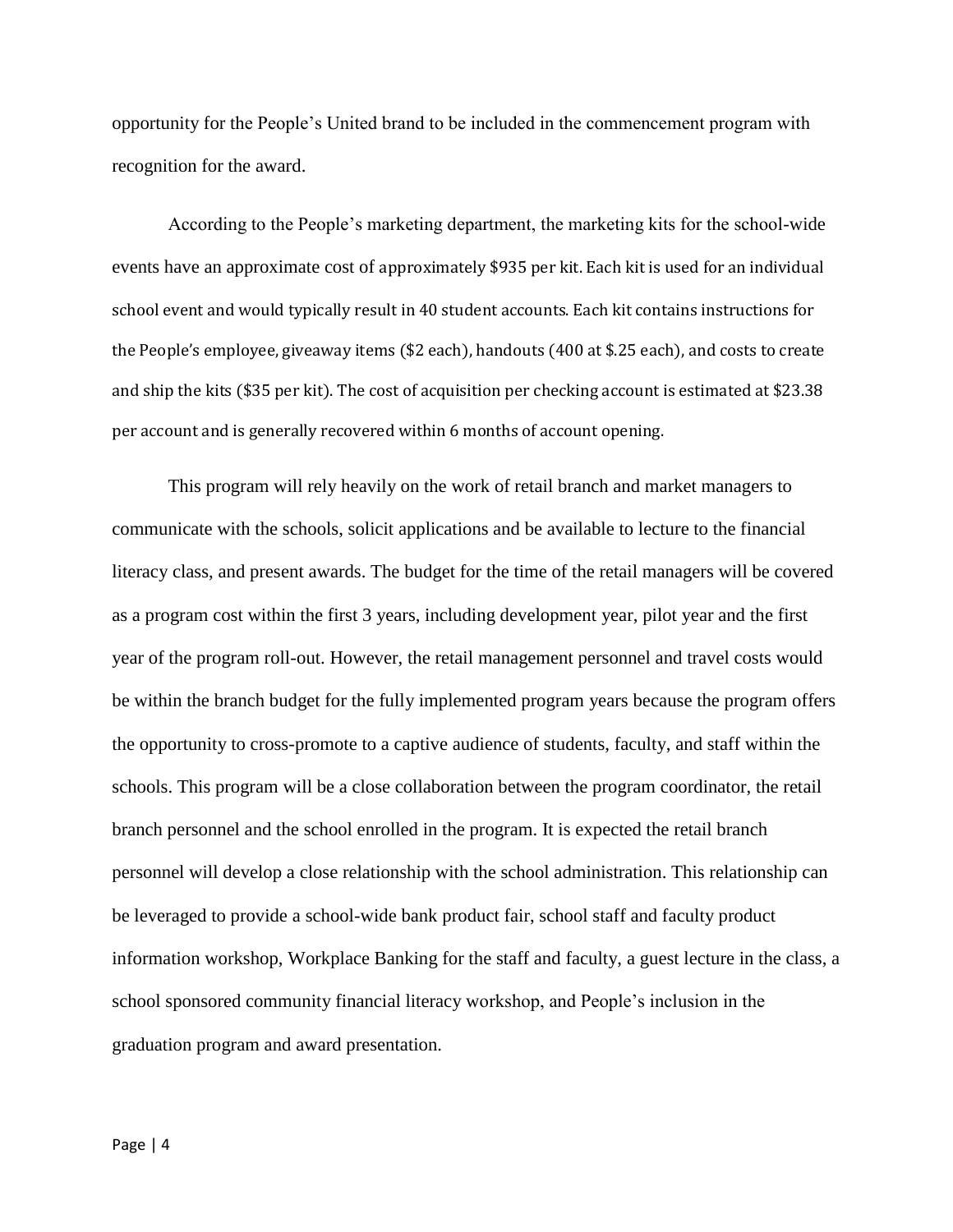It is important to note this program would be a good demonstration of meeting the regulatory requirements of the Community Reinvestment Act, including the recent changes to specifically assess the financial amount of bank's activities that meet the Service criteria of the Community Reinvestment Act. This program would also be a good example for inclusion in the non-regulatory responsibility of the Environmental, Social and Corporate Governance (ESG) standards being set by People's within the ESG committee.

The CRA and ESG commitment, together with the potential for organic deposit growth and the Goodwill within the community will help offset the potential revenue loss of fees earned through insufficient funds charges, reported as \$13,532,000 year to date in the period ending 9/30/2020 on the FFIEC call report Schedule I Income Statement line 15.d.a. Consumer overdraft-related service charges on transaction account and non-transaction savings account deposit products for personal, households or family use. These service charges are lucrative, but punitive and banks like People's are committed to moving profits to services that benefit consumers rather than penalizing them. People's United Bank call reports for the years 2018 & 2019 reported line-item fee revenue of \$21.3 million & \$22.8 million respectively. During a global pandemic compromising the livelihoods of America's most vulnerable population, this revenue stream will increasingly be questioned and needs to be replaced. This proposal will offer an opportunity to redirect this revenue stream toward the education that will ultimately lead to its complete elimination. The goal of complete elimination may not be achievable, but People's can openly broadcast and celebrate this as the ultimate mission.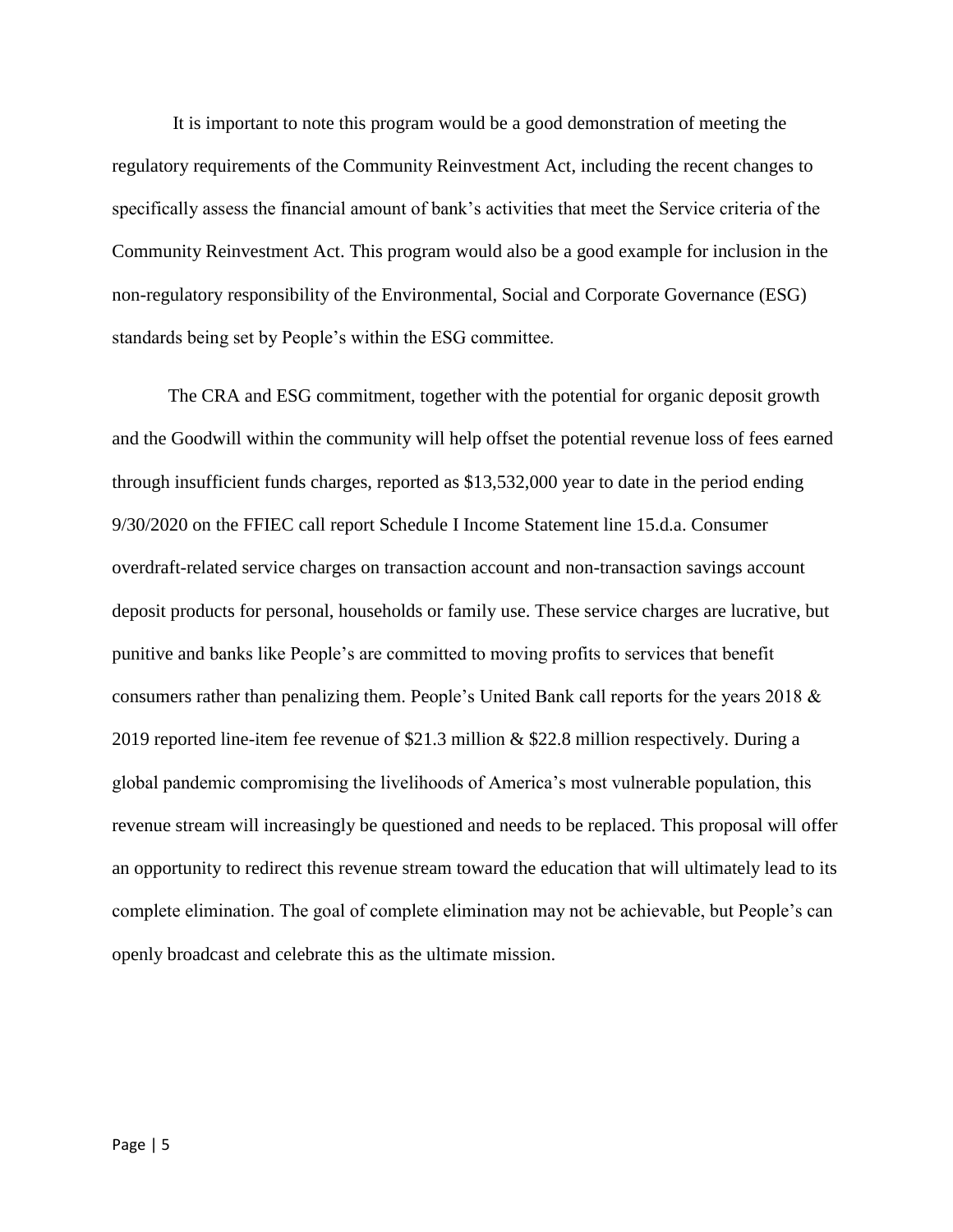#### <span id="page-6-0"></span>Introduction and Background

People's United Bank, N.A. is a \$58 billion New England based, regional bank headquartered in Bridgeport, CT founded in 1843 and operating 403 branches in Connecticut, Massachusetts, Maine, New Hampshire, New York, and Vermont.

People's has maintained a strong legacy of community partnerships in its guiding principles. The responsibility to give back to the community is exemplified in activities including Charitable giving, encouragement of Employee volunteerism, Community Outreach Programs, Cause related Sponsorships and Community Reinvestment. Examples of People's commitment are detailed in the annual Community Impact Report (People's United Bank, 2019). This report discloses Charitable Giving through Community Foundation grants in the amount of \$3.8 million for 2019, 32,000 employee volunteer hours and 750 financial literacy education workshops. People's sponsors wellness events such as the annual Vermont City Marathon and in August 2018, used the 16 story corporate headquarters to stage the "Over the Edge' fundraiser for the Wakeman Boys & Girls Club in which employees rappelled down the side of the building.

One example that demonstrates People's commitment to Community outreach and Financial Literacy is the partnership with Junior Achievement in 2018 celebrating People's 175<sup>th</sup> anniversary year. Junior Achievement describes itself as "the world's largest organization dedicated to educating students in grades K-12 with a focus on entrepreneurship, work readiness and financial literacy through experiential hands-on programs." In 2018, People's United Bank marked its 175 years anniversary by contributing \$175,000 to Junior Achievement. The contribution was to be allocated throughout the footprint and in proportion to People's presence within each state. This program utilized the curriculum, program materials and experience of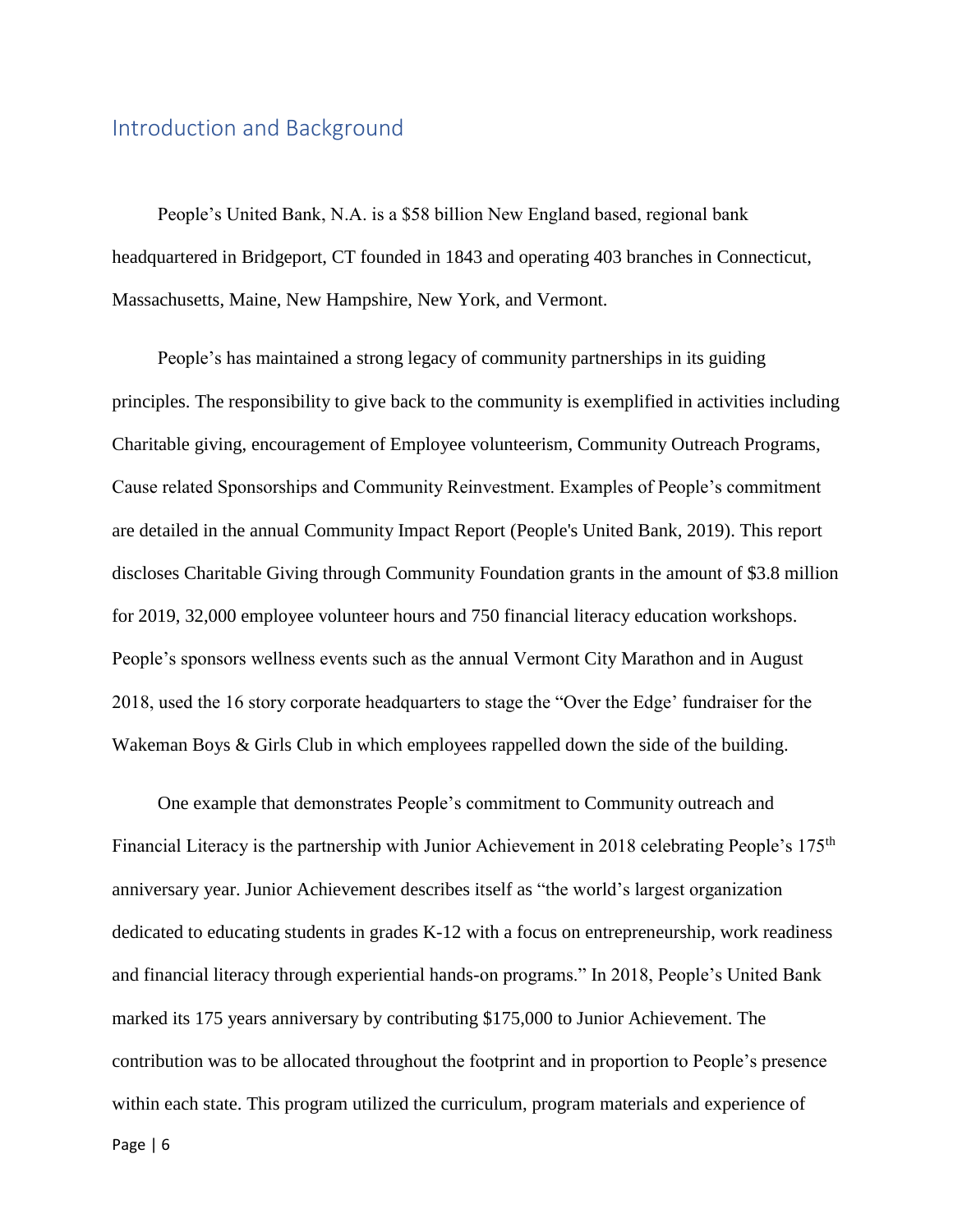Junior Achievement and encouraged employees to work together within their local communities to present the financial education within the schools that Peoples was supporting. I was fortunate to be able to help coordinate and present JA in a Day in my local school (Bellows Free Academy, Fairfax, VT) in partnership with 8 other volunteers and in support of 6 classrooms. Junior Achievement sent the curriculum materials for each classroom and met with the volunteers in advance to review the materials and prepare us for the event. Junior Achievement staff was present at the school on the day of the event and assisted in the classroom instruction and helped us deliver the program materials. I was very impressed with the materials provided. The volunteer experience was enjoyable because we had a great partner in Junior Achievement and the thorough, detailed materials provided complete guidance for the day.

Financial literacy partnerships can provide important benefits to the bank and the community. Taking advantage of the strengths of the school and the bank would be the foundation of any great program. Misunderstanding of financial products can cost Americans a great deal of money, to the tune of \$28.66 billion in insufficient funds service charges reported on regulatory call reports through FFEIC in 2019 (Federal Financial Institutions Examination Council, 2019). These fees were reported as an increase of 1.5% from \$28.24 billion in 2018. Overdraft fees collected by small banks or credit unions are not required to report their fee volume to the FDIC. Overdraft fees are disproportionately assessed on lower income and less educated households. The Center for Responsible Lending report in August of 2018 summarizing overdraft fee data for the period ending December 31, 2017 concluded 80% of overdraft fees are incurred by only 8% of account holders. These fees can often be prevented by greater consumer understanding and a better partnership between banks and consumers.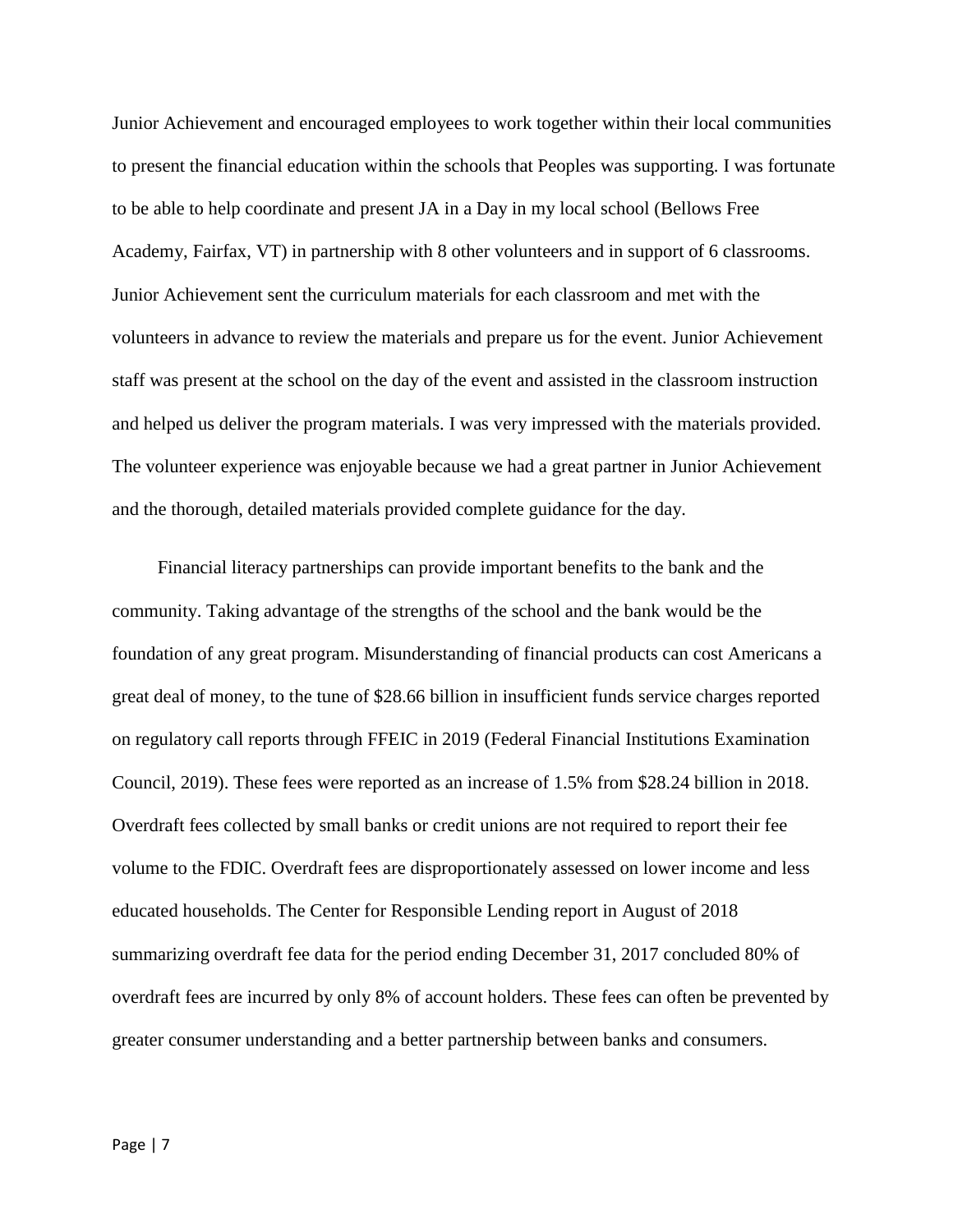In a 2017 FDIC data report the unbanked population is decreasing, down to 6.5% (with an unknown status of 6.3%) in 2017 from 7.7% in 2013 (Gerald Apaam, et al, 2017). The greatest change in the unbanked population came from lower income and less educated households. It isn't difficult to make a correlation between the decrease in unbanked households and the increase in overdraft fees. Financial literacy in public schools can help further decrease the unbanked households while also helping mitigate the high cost of burdensome overdraft fees. The high cost of overdraft fees can contribute to poor relationships between financial institutions and consumers. Creating goodwill with consumers, especially in this demographic can meet requirements of the Community Reinvestment Act and lead to a better relationship with consumers. A better relationship between the bank and consumers can increase the level of trust, decrease the number of unbanked households, and decrease the burden of overdraft fees on consumers. A more robust relationship with consumers in which more financial products are accessed would be more beneficial financially than the lost revenue from a reduction of overdraft fees collected. Consumers have a great variety of choices in banking, being a visible community partner will be another arrow in the quiver of People's United Bank marketing strategy.

The Community Reinvestment Act was legislation enacted in 1977 by the US Congress with the purpose of encouraging "financial institutions to help meet the credit needs of the local communities in which they are chartered." (title VII, , 1977) The regulatory agency with specific oversight of each institution is charged with using its authority in examinations to encourage institutions to meet this obligation. There is no specific measure or benchmark for financial institutions to meet, the Federal Reserve uses methods to rank a bank's performance based on its size and mission. Each bank is given a rating of either, Outstanding, Satisfactory, Needs to improve or Substantial noncompliance. The Federal Reserve also publishes an online public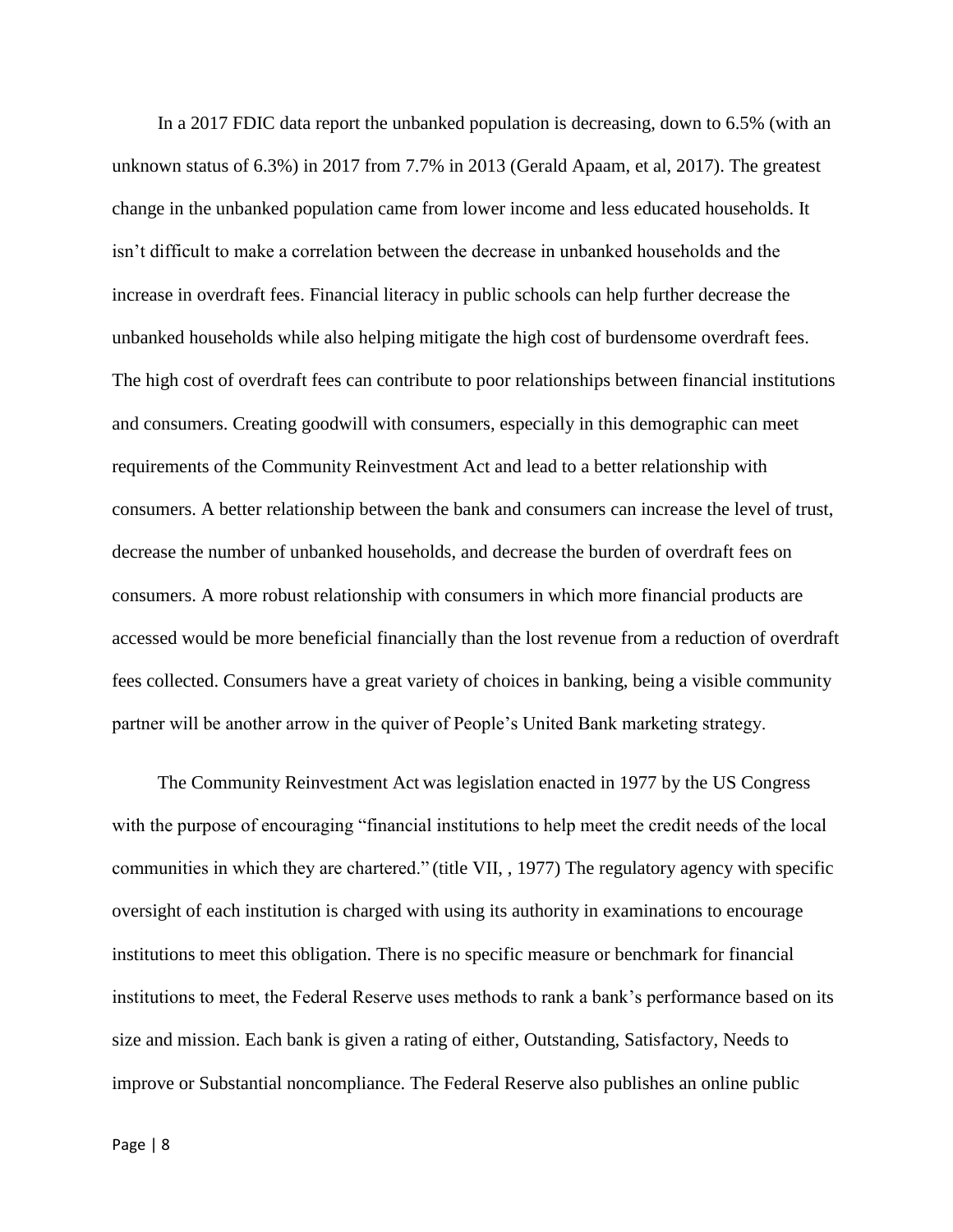database of bank scores. People's most recent evaluation from the OCC (Office of the Comptroller of Currency) of 8/26/2019 as a Large Bank resulted in a Satisfactory rating. (Office of the Comptroller of Currency, n.d.)

Expanding on the robust commitment to meet the spirit and requirements of the Community Reinvestment Act and partnering with local communities in the pursuit of greater financial literacy is a natural progression for People's United. In the pages that follow, I will outline an additional innovative program with community education partners to provide more opportunities for financial literacy with an economic incentive of stock ownership. This program will provide additional benefits in the form of marketing opportunities within the same education institutions, improved goodwill with the community that is created through an ownership stake and increased understanding for our youngest community members that will help to alleviate financial burdens such as overdraft fees.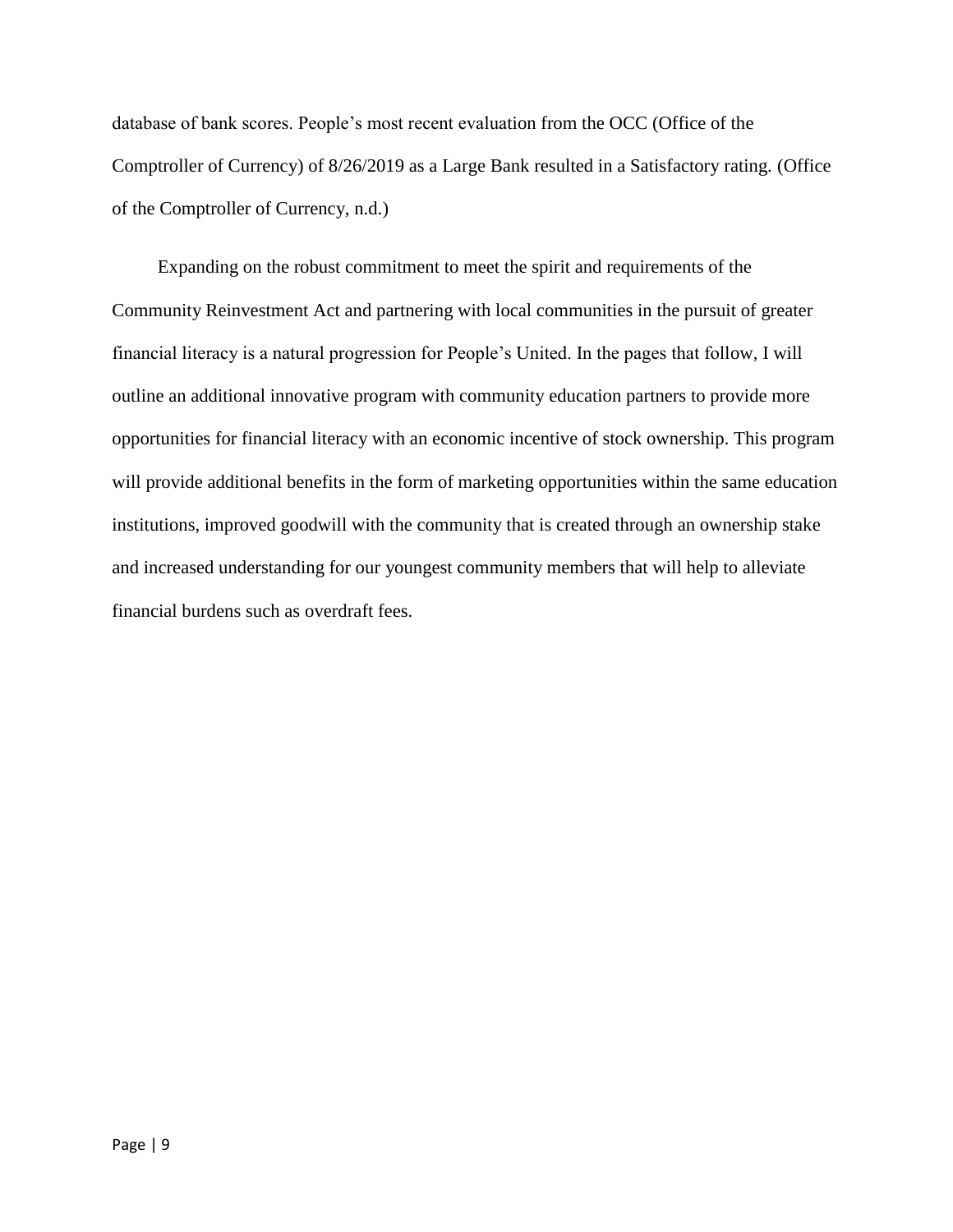#### <span id="page-10-0"></span>Implementation Strategy

The successful implementation of any new program relies on a comprehensive strategy, has clearly defined goals and is developed with input from a broad group of stakeholders. This strategy will have a better chance if it is built with an eye to efficiency and includes an understanding of potential areas of adaption as well as a pilot program that includes the areas of flexibility and uncertainty. This program to partner People's with local high schools in neighborhoods of lower household income will include a development phase, pilot phase and full roll-out phase. If the development and pilot phases are thorough, the full roll-out would have low administrative costs and would enable most of the budgeted funds to be used for the incentive award stock shares.

This Financial Literacy Partnership Proposal has a goal of providing incentive awards to high school students for completion of a financial literacy program. Other goals include broadcasting the People's United Bank brand among youth as they enter maturity and increasing Goodwill within the community of the People's United Bank footprint. There also exists some potential to leverage the increased visibility of People's United Bank and products within the specific markets among staff and students in the served educational institutions as well as the possibility to meet enhanced requirements of the Community Reinvestment Act.

This proposal includes a budget and project timeline. Both pieces of the program include some variables that could be changed without compromising the underlying idea and goals, including the amount and type of the award, the timeline for project development and implementation and the scope of the program. While a single share of stock has significance in representing a piece of ownership in the company, the value can change significantly and will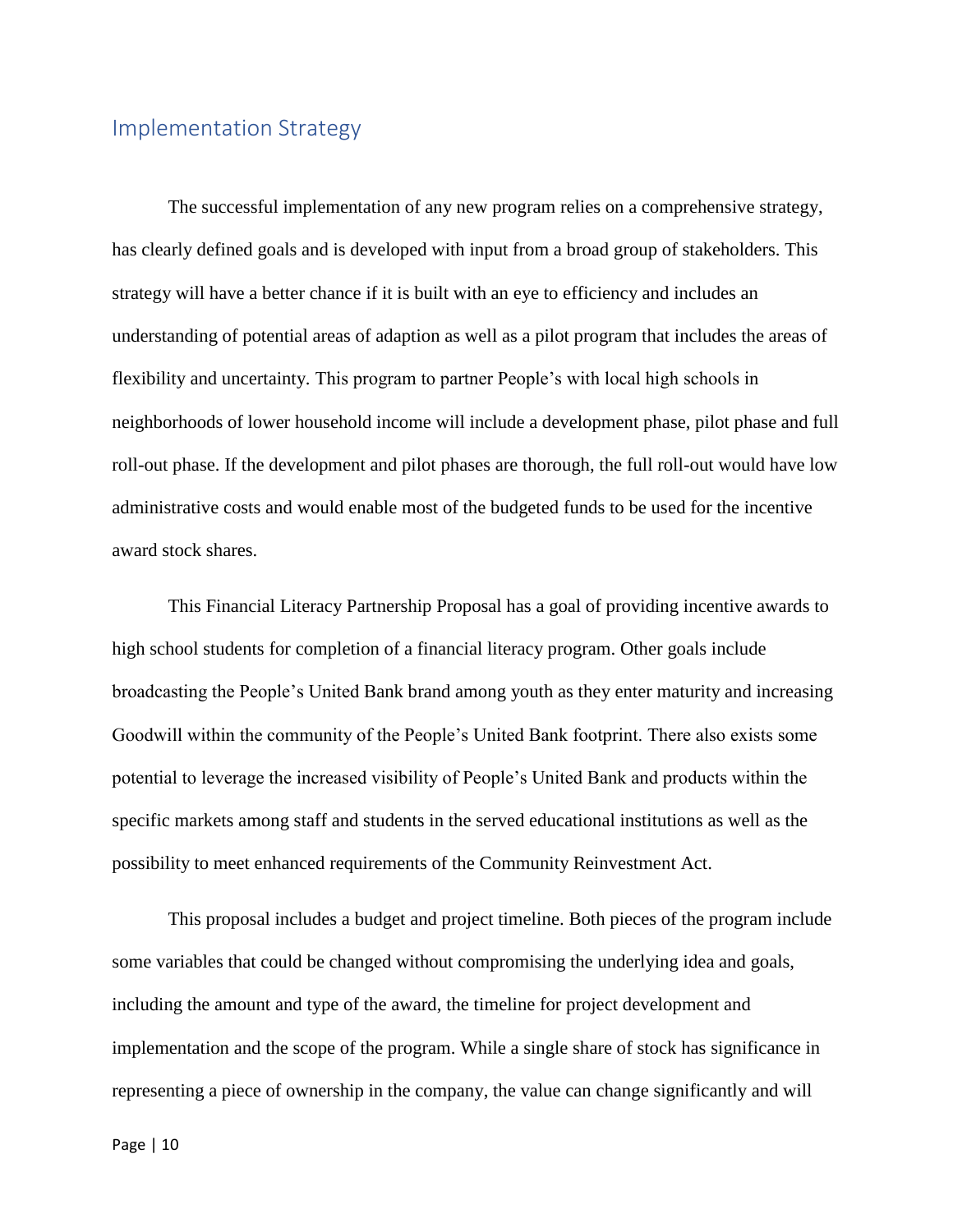impact the budget of the program over time (People's United Bank Corp is traded on the NASDAQ stock exchange under the symbol PBCT. The historical stock price for the one-year period ending 10/18/2020 is as follows: 52 week high \$17.22, 52 week low \$9.37). (Nasdaq Historical Price PBCT, n.d.) This proposal is built on an award recommendation of 5 shares of stock.

Implementation begins with finding the right person to lead the effort forward. The success and cost effectiveness of any new program relies heavily on the commitment of the person steering the program forward and marshalling support from the individuals who will deliver the program. It will be important to properly engage the willing participation of the educational institutions. This can sometimes be challenging due to the occasionally difficult relationship between for-profit business and public education. While public schools often welcome corporate resources, intervention in educational offerings isn't always given the same warm reception. For best results, the corporate coordinator needs to be a person that can easily acknowledge the expertise of the institution while maintaining a firm directive of inclusion within the class offering of specific concepts. This position will likely fall within the group at People's responsible for Community Outreach and Financial Literacy Coordination. This group of 4 is led by the Executive Director of the People's United Community Foundation. This team is also responsible for Community Outreach. The Community Outreach and Financial Literacy Programs include People's Workplace Banking Program. In this work, the PUB team has worked together to make a series of short tutorials available to People's Customers with EverFI. The offerings include a broad range of financial literacy topics to help adults educate themselves to make the best financial decisions for themselves. This team acknowledges the importance of reaching young adults early to equip them with the best resources. The Community Outreach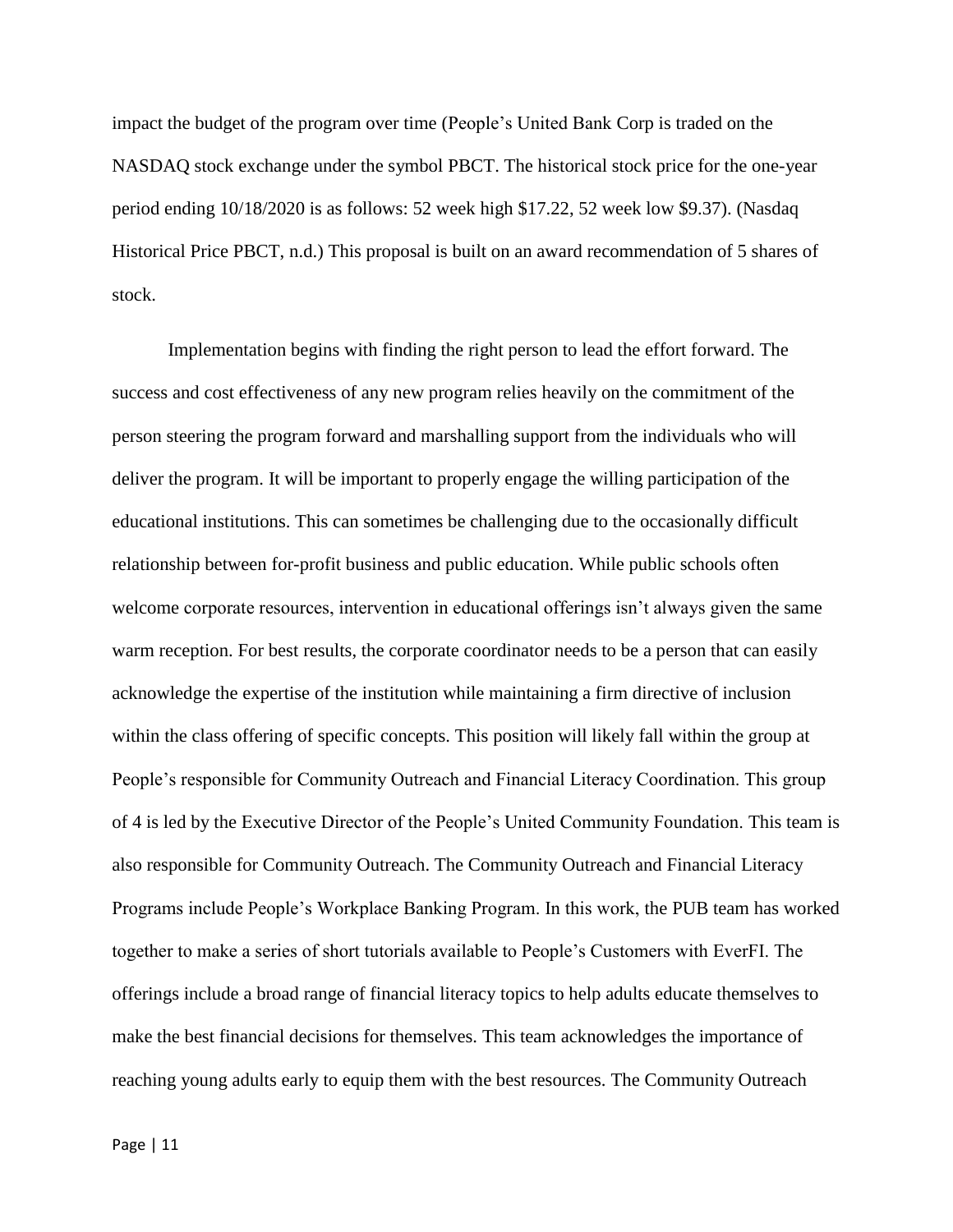team posed the additional thought that EverFI could be a resource for educators who may not be familiar with the most important financial topics. With the completion of every module, students could demonstrate their understanding and qualify for the financial incentive. The PUB Community Outreach & Financial Literacy team is the right group to move this initiative forward.

When the right leader is identified, this person will familiarize themselves with the program first by preparing the first-year budget. People's United budget process begins in November with final budget approval by executive leadership in December. The budget resources would be available beginning in January. However, most school budgets operate in coordination with the academic calendar of July1 – June 30. Therefore, the first budget year of the program will consist primarily of the salary of the People's coordinator for approximately .2 FTE (full-time equivalent). The work in this first year will primarily consist of organization of the working group, including outreach to potential pilot schools. An academic resource may require some funding for the time an educator would need to participate in the working group meetings. To capitalize on the potential market opportunity, it is key to include local branch market managers together with other key People's United Bank personnel, including a representative from Community Reinvestment Act (CRA) group to ensure the project is considered as evidence of the bank's work to meet the requirements of this legislation. This is especially relevant as there have been recent changes clarifying what qualifies for CRA consideration and quantitative measures that assess volume and value of activity (US Department of the Treasury, 2020). Inclusion of education professionals can be solicited with invitations to 5 high schools in the Bridgeport, CT area with the highest proportion of students participating in free & reduced lunch. High school administrative staffs are busy and a personal invitation may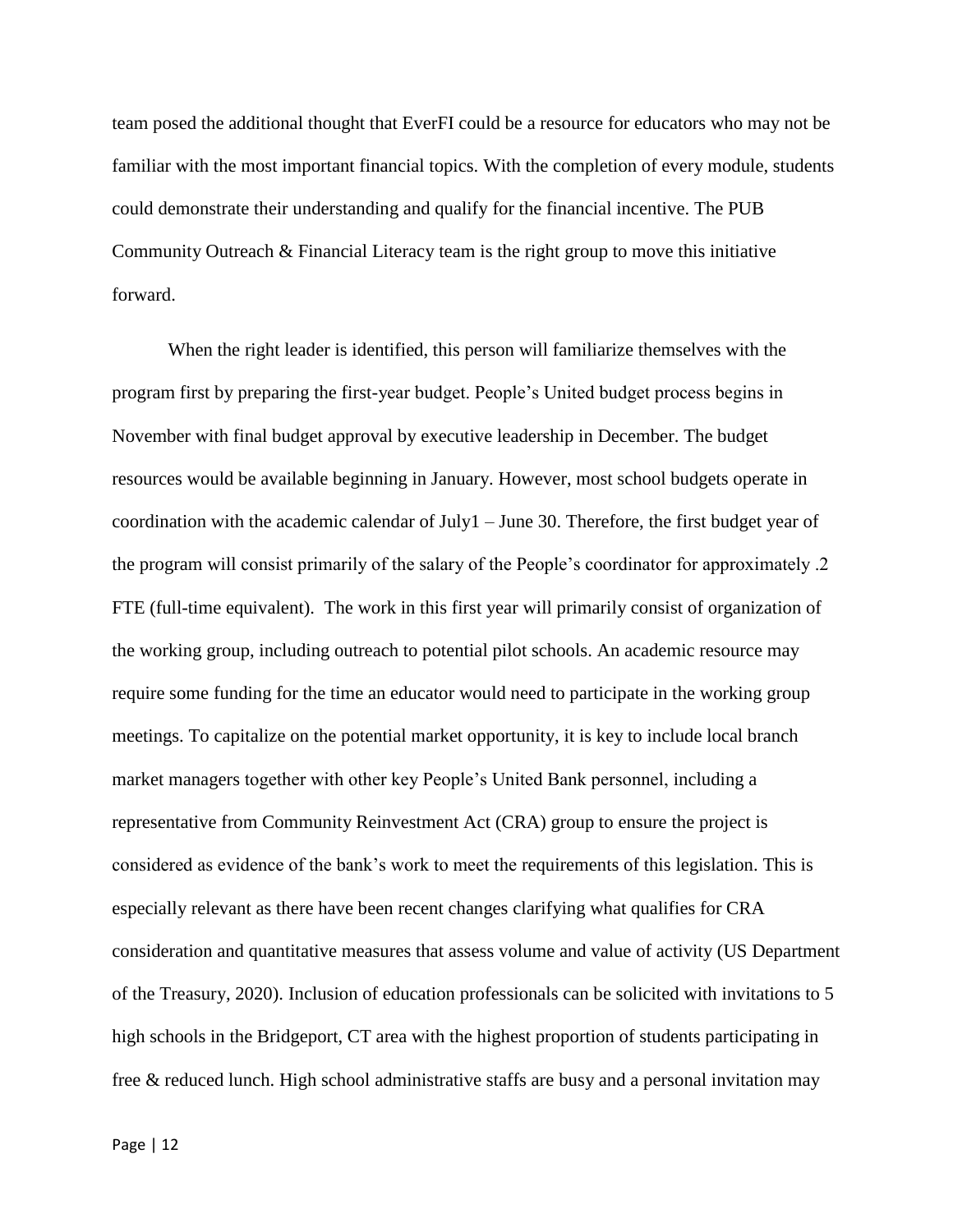be necessary to encourage active participation of a guidance counselor or teacher. If at least 1 volunteer isn't available, it may be necessary to offer compensation for the educator's time and contributions. After the school representative is secured, the retail manager should be selected from the same region as the participating educator's school. It is worth considering in the working group a representative from Learning and Development to work with the pilot educational team for collaboration on the specific topics to be included in the literacy program. It is highly likely there will be a great deal of variation in the programs already in place from one school system to another. A challenge in the roll-out to additional schools will be review and update to curriculums for a program to qualify for the incentive awards. The working group educator will be critical with assistance in negotiating class content and developing a boilerplate curriculum to compare with schools that may have a program already. There may even be schools without any Financial Literacy curriculum or the time for development. In the absence of a program, it will be best for the Working Group to have a framework curriculum and the additional delivery resources such as the EverFI modules and the Junior Achievement materials.

The People's coordinator steering the project will prepare an initial menu of topics the bank would consider essential for inclusion in the learning program to qualify for the incentive award. This starting point can be supplemented with great curriculum resources available through partnerships with the American Bankers Association (ABA) and Junior Achievement. There are also good curriculum materials for young adults and adults through the FDIC (FDIC Teacher Online Resource Center, 2017) with teacher lesson plans and videos available as well. Lastly, the Financial Literacy group has the modules available on the EverFI platform and being utilized in the Workplace Banking Program. Minimum program requirements would include at least 1 semester/quarter of the school year and a set of topic quizzes or a final exam. To qualify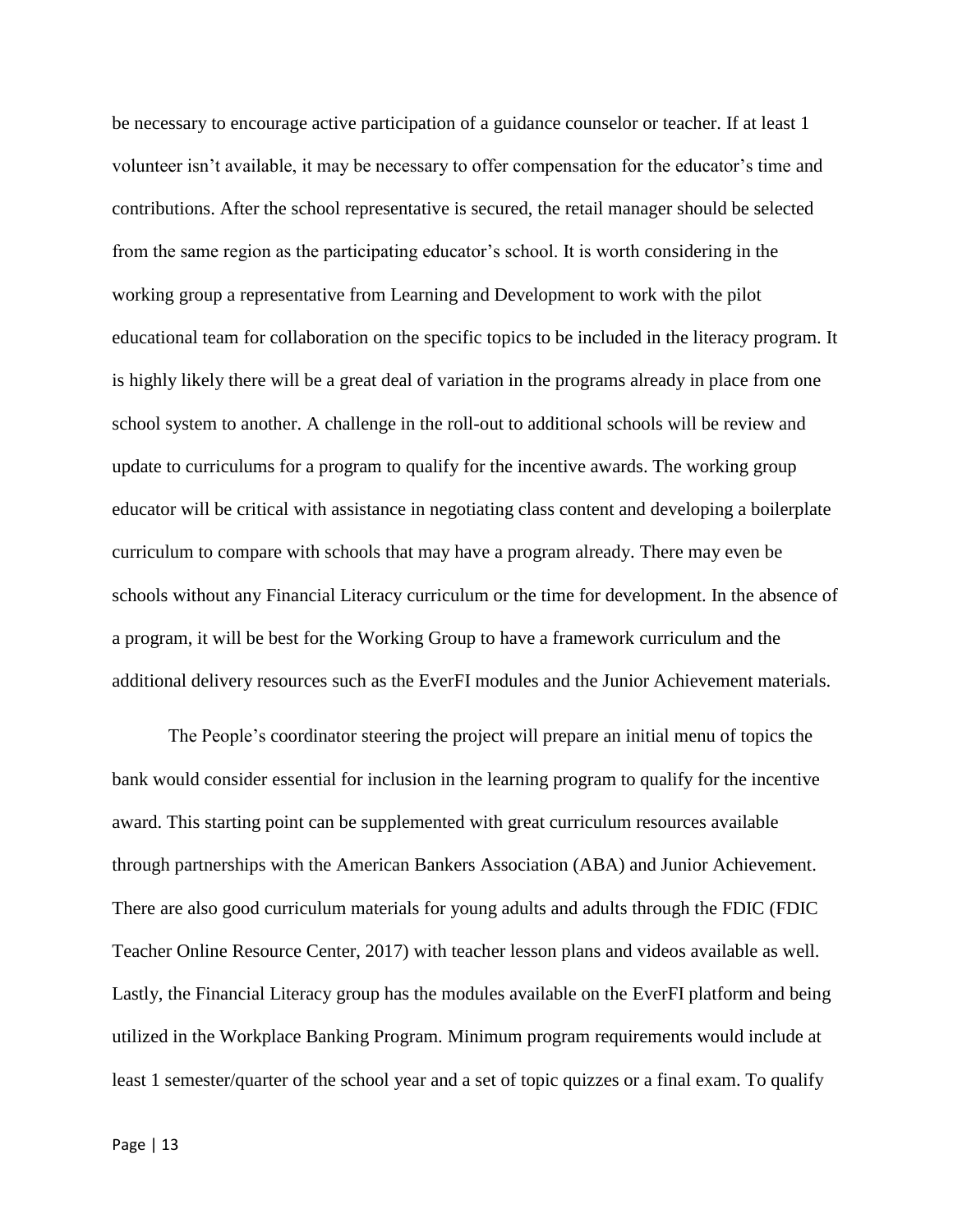for the incentive, students must achieve a minimum number grade of 75, letter grade of C+ and proficiency in 80% of the topic areas or a GPA of 2.75. The school and teacher would determine when students qualify for the incentive award and would submit the list of names to the program coordinator. People's United Bank will want to continue to be active participants in the program if the program is active, continuing to have regular discussions with each school participating in the program. The schools will be solely responsible for attesting that the courses include relevant material and that students have met the minimum expectation to qualify for the award. People's will set the budget, approve individual school applications prior to the beginning of the school year or before December at the very least for consideration of award the following spring. Many schools have an award day prior to the formal graduation ceremony to recognize student accomplishments for  $10<sup>th</sup>$  and  $11<sup>th</sup>$  grade students and awards that are don't need to be a part of the formal ceremony. At these events, staff and parents are often present and the awards are frequently listed in the graduation program. People's would take direction from the individual school as to the best event for an opportunity to speak on financial literacy and People's specific partnership to aid in preparing students best for their future financial decisions. The incentive awards can be a part of the school graduation or annual student award ceremony. These avenues will provide good opportunities for exposure at the school beyond the recipients of the award recipients and will help emphasize the goodwill of the program, as many schools accommodate business partners participation at the award ceremonies.

After the working group has been assembled, the assignment on which they would work together is the specifics for the Financial Literacy minimum course requirements and assessment with details available for launch to pilot schools within 3 months. There are many variables in this part of the project that will depend on the working group. The educators will likely bring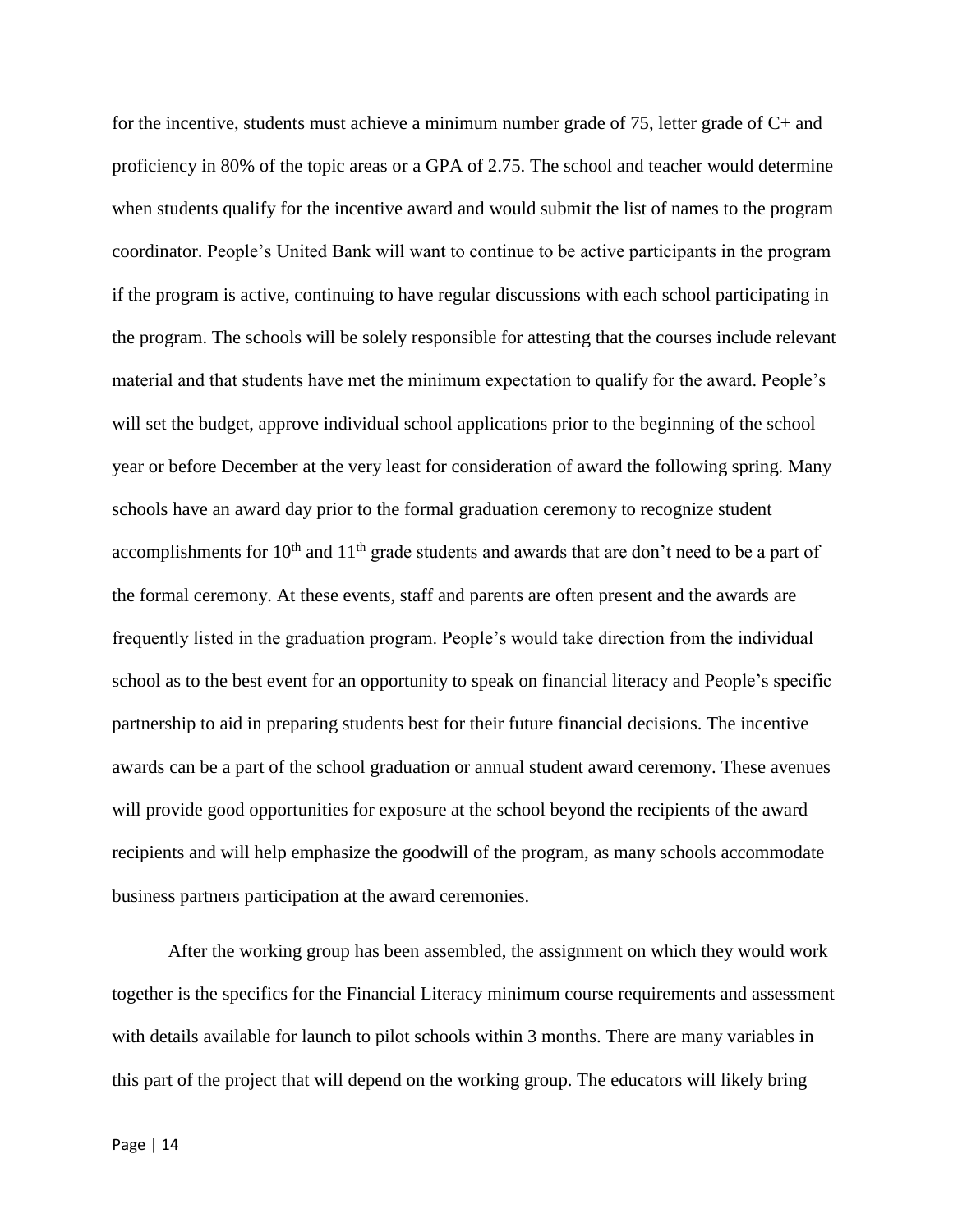ideas and concerns beyond what can initially be articulated. With participation on the working group by representatives from the pilot schools, it is a reasonable expectation the working group will partner with educators to create a program that includes curriculum materials of varying academic rigor. In this way, schools from throughout the entire footprint with varying Financial Literacy education already in place can be evaluated against a recommendation from the group to ensure there is consistency in the program delivery and eligibility for the award.

The working group would meet regularly to determine the program that will have the best chance of success within the school. The primary goal is to provide young adults the best tools to make decisions as they advance to the next step in their lives. The financial incentive is the encouragement to complete the program. The working group will have until April to work out the details so that the pilot school can include the course materials and incentive in their scheduling materials for student course selection the following year and ensure there is an available educator. This will bring the program to the second year of budgeting. There will be a good idea of how many students will be interested in participating because the school will have registered students for their classes in the prior spring and early fall.

The People's budgeting calendar and school budgeting calendar will continue to overlap. This may be cumbersome in the beginning but will quickly become advantageous because the student participation and school commitment will be decided in late spring and early fall, allowing People's to appropriately budget for the awards in June.

Page | 15 The working group will need to work within the budget constraints and award limitations to determine criteria for awards and avoid having to terminate the program early or exceed the budgeted amount to fulfill the commitment. As part of the normal budget process, People's United Bank can request applications for participation by schools with a clearly disclosed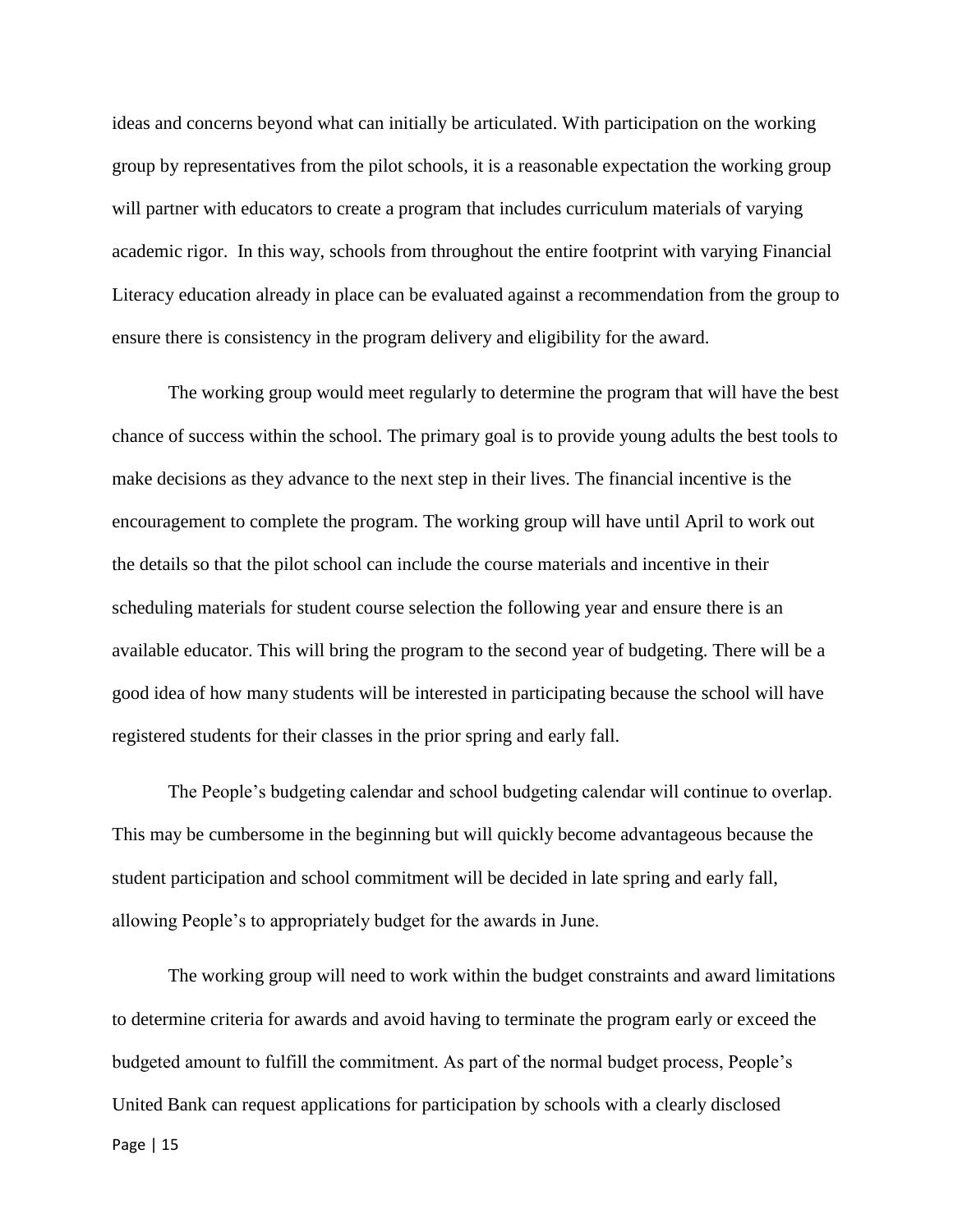limitation of how many schools will be chosen, how many awards are available and how schools will be chosen. To qualify for the maximum CRA consideration, Retail branch managers will be tasked with contacting schools directly to solicit applications. The target schools will be those with the highest percentage of free and reduced lunch participation (exhibit 2). In the pilot phase, the budgeted award distribution is 100 students. This could easily be filled in the school of the teacher or administrator taking part in the working group. At the same time, the school representative can assist with the most efficient and effective method to solicit school applications for the program.

When the working group has agreed on the program details, the pilot program can be rolled out to the school represented in the working group. The pilot period would be the  $3<sup>rd</sup>$  or  $4<sup>th</sup>$ quarter of classes in the school year with the incentive awarded at the time of graduation or class-day awards. Upon successful completion of the pilot, the program could be reviewed for participation rate to appropriately budget and market the program for the following academic year. Applications from school districts would be solicited by Retail Branch or Market Managers or through the website and mass marketing. Applications would be accepted until the program budget funds were completely allocated. Awards would be certificates entitling the named individual to 5 shares of People's United Bank Common Stock (or \$100 value in PBCT common stock) in a dividend reinvestment plan. Specific details of account paperwork would be necessary from the transfer agent, Computershare. The recipient would have to bring the certificate to their local People's United Bank branch to complete necessary account opening documents. Prior to program launch, a representative from People's would need to work out the details with Computershare for account opening.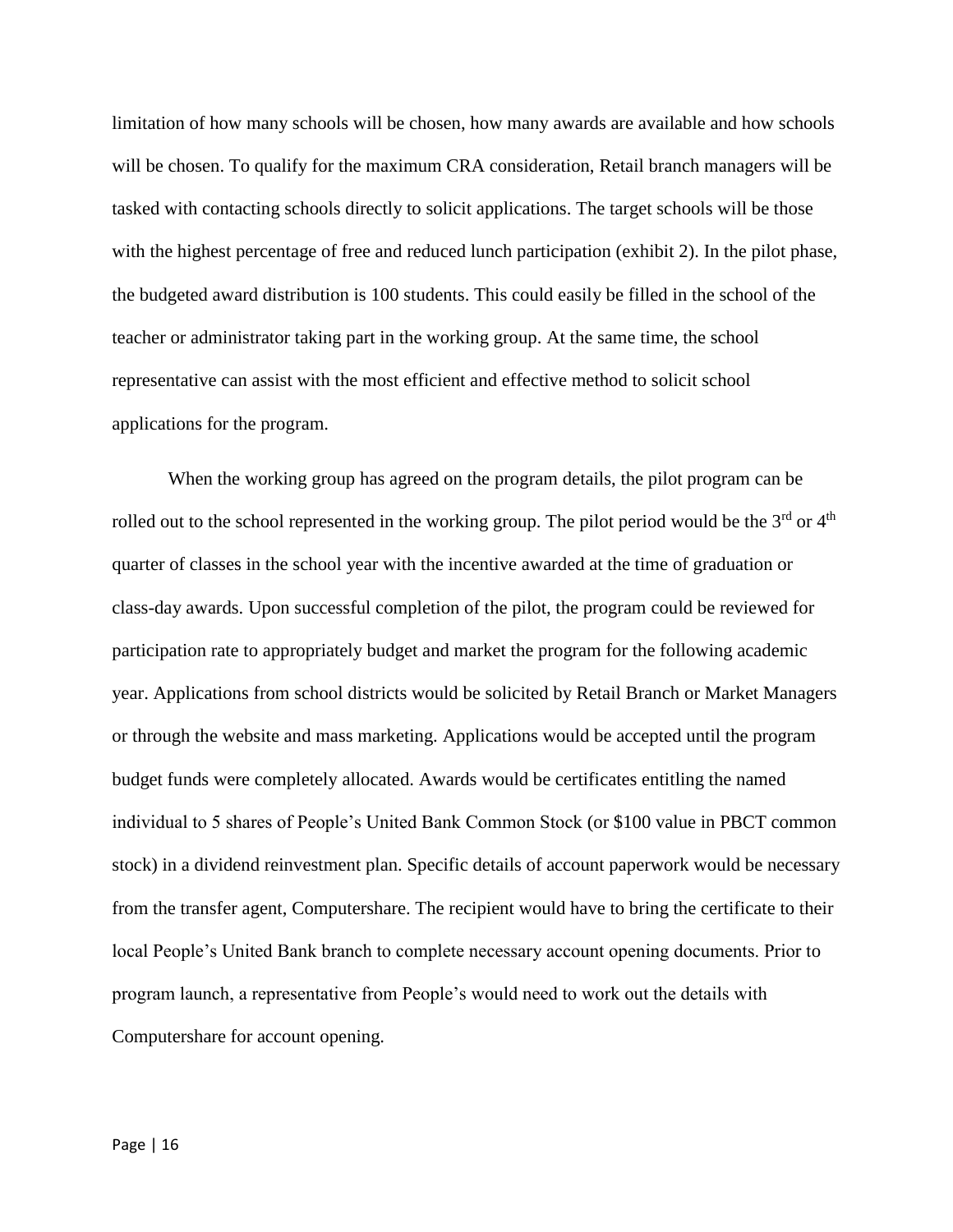The first year is for program development by the working group. The second year is the pilot program within the school represented in the working group. In this year, the retail branch or market managers would begin learning of the program and their role. This group will be responsible for understanding the program well enough to work with the program coordinator and make initial contact with the target school administration. Next, the retail partner would solicit the school application and negotiate options to guest lecture, provide a school-wide open banking day to offer People's bank products and information, provide a staff bank information workshop, set up workplace banking and plan awards presentation events.

In the third year, the program coordinator will work with the pilot retail personnel to work out training materials for additional target school participation. This third year of the program has the greatest budget and requires the most time from the program coordinator and pilot branch personnel.

The fourth program year is significant in that the program budget for the retail branch personnel will be expensed within the branch budget. This is because the program creates enough opportunity for the branch to develop a relationship within the school for marketing to students, staff, and faculty. The new accounts will make up for any additional budget costs to administer the program, including travel and marketing expenses.

Future program years would follow the model with an increase in recipients as the budget allows and as the personnel can support. Branch personnel will require the support of the community outreach and financial education department. The program coordinator will continue to assist branch personnel in adherence to the timeline for contacting schools, soliciting applications, incentive award budgeting and participant follow-up to assist in any fundamental program changes. For easy visual reference, please refer to project plan details in exhibit 3.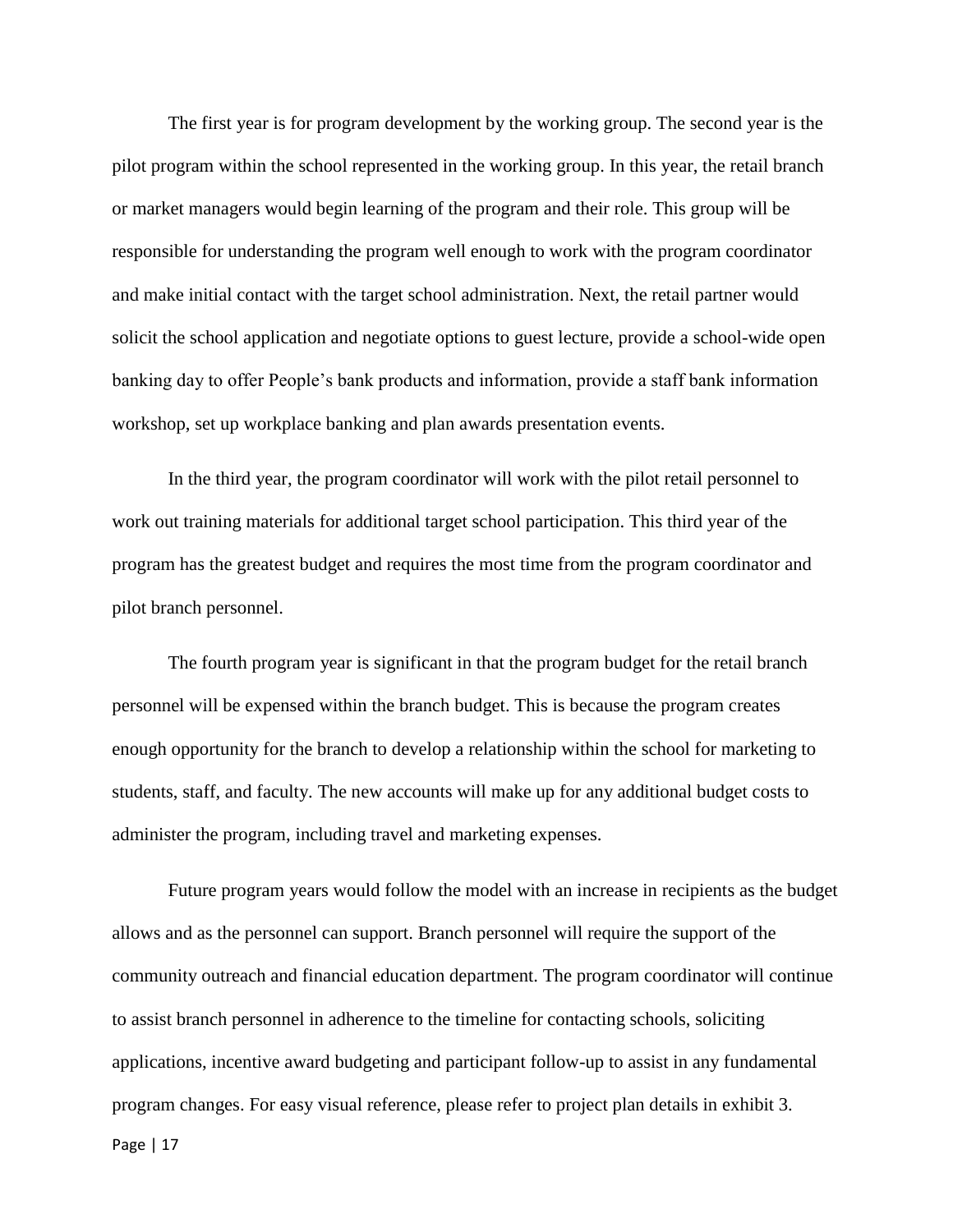It is important to note that participating schools would be responsible for ensuring students have met the minimum program requirements to receive the incentive award. Schools would provide a list of award recipients so that People's could create the certificates for presentation. This program does not require any documentation or substantiation that students have met the criteria for the incentive award. All expectations are set at the time of the outreach by the retail personnel to the school administration and the application. All student names submitted by the school will receive the incentive award.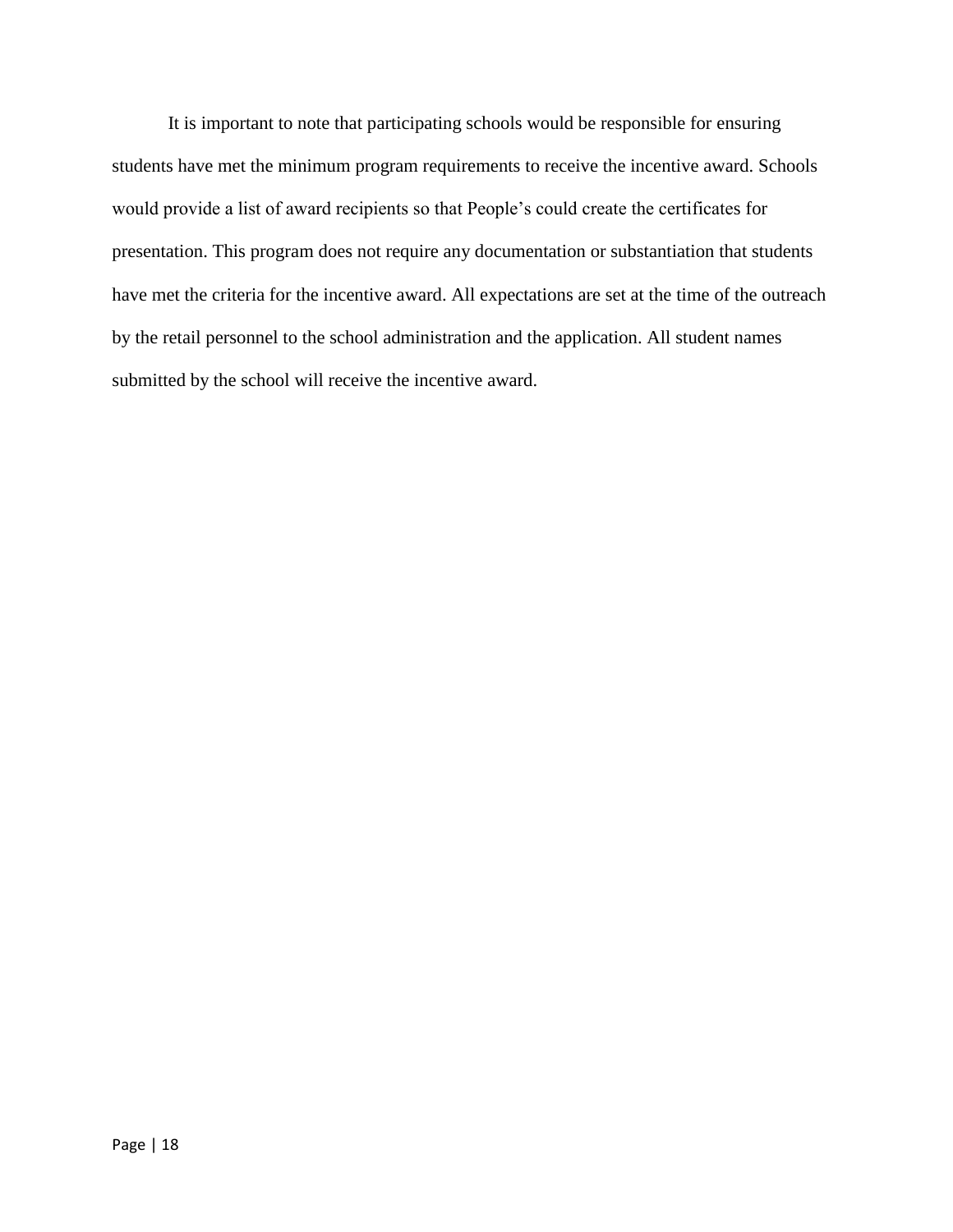#### <span id="page-19-0"></span>Financial Impact

While the benefits of the program are lengthy and compelling, I would be remiss if I didn't summarize the potential cost of the program in real dollars. The administrative and stock award costs are hard costs without a potential revenue offset. The potential marketing opportunity can be assessed and valued and can be loosely tracked to be counted as a direct cost benefit.

The proposed budget for the first five years is \$406,750 (exhibit 4 Budget).

Year 1 – the program development year is the lowest budget at \$53,500. This first year of the project doesn't have any award shares in the budget to allow enough time for People's to ask and answer internal specific questions on share award allocation and administration of the program. The staff salaries include .2 FTE of the program coordinator (annualized salary and benefit cost of \$150,000) and .1 FTE of Branch personnel (annualized salary and benefit cost of \$160,000). Travel costs of \$5,000 are mostly for working group sessions with school personnel and Retail Branch Managers. The first-year budget also includes Supplies of \$500 and marketing materials of \$1,500. These figures are rough estimates for materials that may or may not be required for the program development. One reason the first year doesn't include a budget for award shares is because People's follows a calendar year for budgeting and school districts follow an academic year of July – June. This means, by the time People's approves the initial budget dollars in November, the school year is already under way and the student class schedules have already been planned. January – June would be used to determine the educational program criteria and school application process. We would begin soliciting applications from schools in July & August for the upcoming school year and awards would be granted in June of the following budget year.

Year 2 – \$79,000 – This is the pilot year and includes additional program development and incentive awards for 100 students from 1 or more schools. This year is the time to also include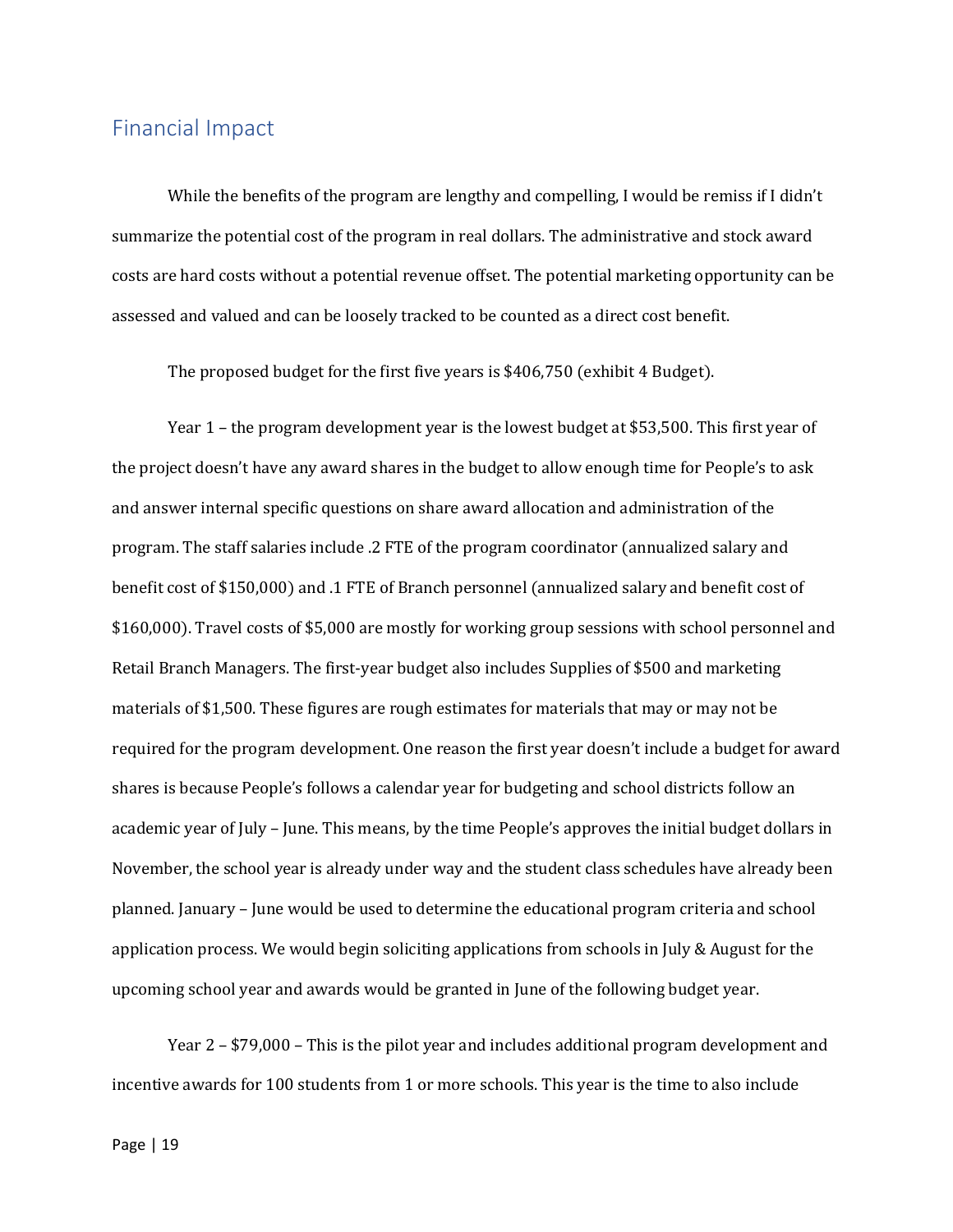rolling out the application to additional schools and additional regions in the footprint. With the staggered roll-out, this year will be when the training will be developed for the retail branch staff. Learning and Development will be key at this time to put together materials that assist in highlighting when and how to make the outreach to the school administration. There will be additional time and travel necessary to work with Retail Branch managers from other areas to introduce the program and their role in soliciting schools to participate. Additional retail salary has been budgeted in anticipation of more time in the school. Total budget for People's personnel is estimated at \$62,250 or a total of .4 FTE. There continues to be the same budget amount for travel, supplies, and marketing materials.

Year 3 – The budget will be incentive awards for 500 students. There is still a good deal of time necessary on the part of the Program coordinator. This is the last year the Retail staff time will be included in the program budget of \$120,000. This program offers a unique marketing opportunity to the Retail Branch Manager to grow deposits and cross-sell products. The staff cost to solicit applications, guest teach for a day and present awards is offset by the revenue generated through deposit growth from offering the school-wide bank product fairs. It will take some time for retail personnel to become comfortable with the events. They will benefit from having more branch personnel on hand for events in the first years. In this year budget, there is a small reduction of the program coordinator time and a fixed amount for travel and training of retail personnel. The supplies budget is increased as well due to the increased students being reached.

Year 4 – The program should be fully deployed with more of the budget of \$73,000 allocated toward incentive awards. There is still time allocated for administrative staff to continue to review the program, collect feedback from participants, train Branch Managers and assist in soliciting applications from schools, prepare information for CRA reporting and work to ensure students are redeeming their certificates for the stock awards. The budget is reduced for the program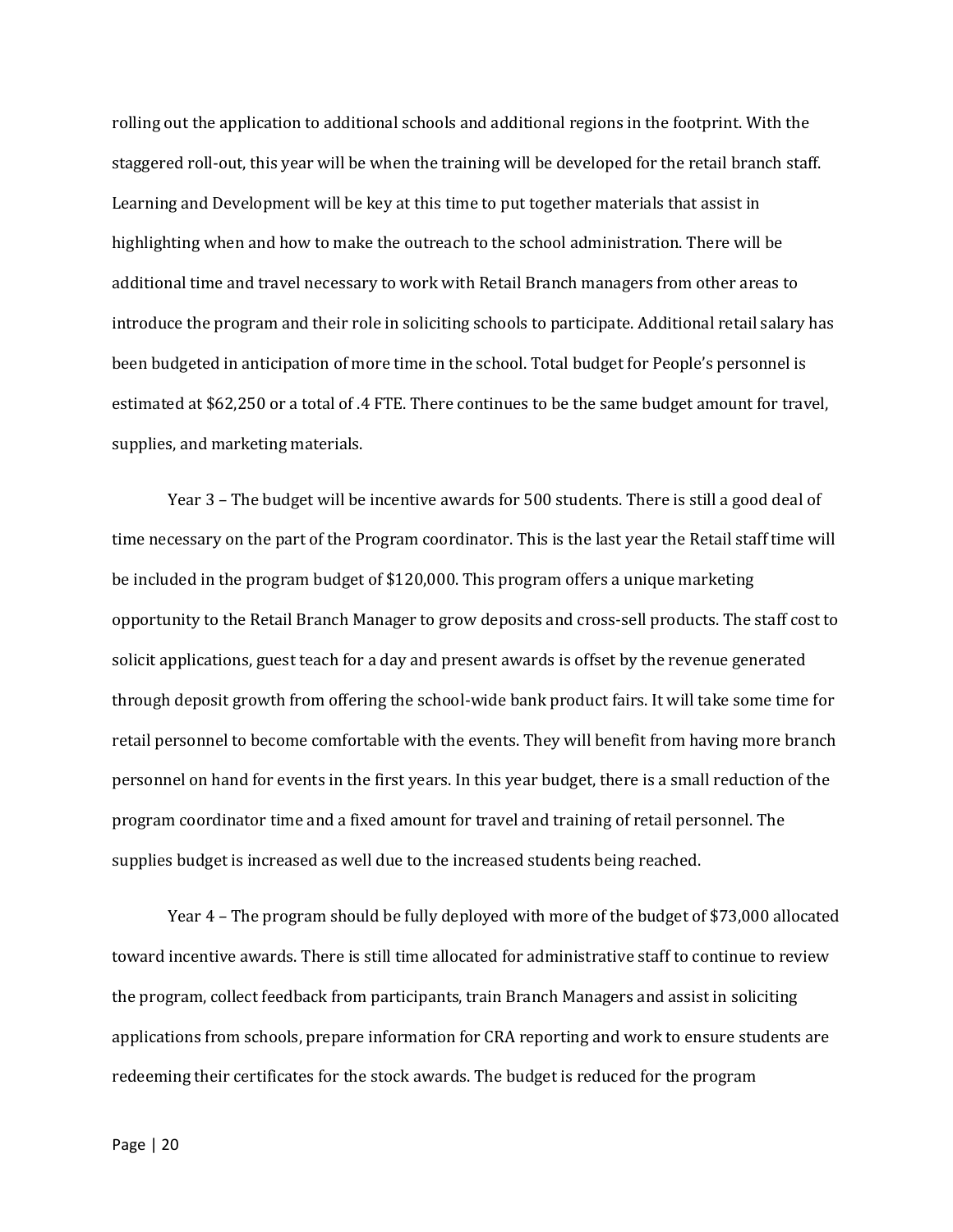coordinator as more of the program work is shifted to the retail branch staff and the branch budget. The amount budgeted for travel is for the program coordinator and other administrative staff to assist retail branch personnel with the program. The supplies and marketing budget allocation remains consistent with prior years.

Year 5 – At this point in the plan, the program should be running well with less administrative costs. This is the year to work on expansion to more schools, utilizing most of the budget of \$96,000 to the cost of the stock incentive. This year represents the lowest amount in administrative costs as the program should be developed well enough to be managed by the retail branch staff. There remains an allocation of .1 FTE for the program coordinator to assist in keeping the branches on the timeline with reminders of communication as well as the budget process for the incentive awards.

People's United Bank marketing department provided some information to assist with the cross-marketing costs. Multiple marketing kits would be created for events at a cost of approximately \$935 per kit. Each kit is used for an individual school event and would typically result in 40 student accounts. Each kit contains instructions for the People's employee, giveaway items (\$2 each), handouts (400 at \$.25 each), and costs to create and ship the kits (\$35 per kit). The cost of acquisition per checking account is estimated at \$23.38 per account and is generally recovered within 6 months of account opening.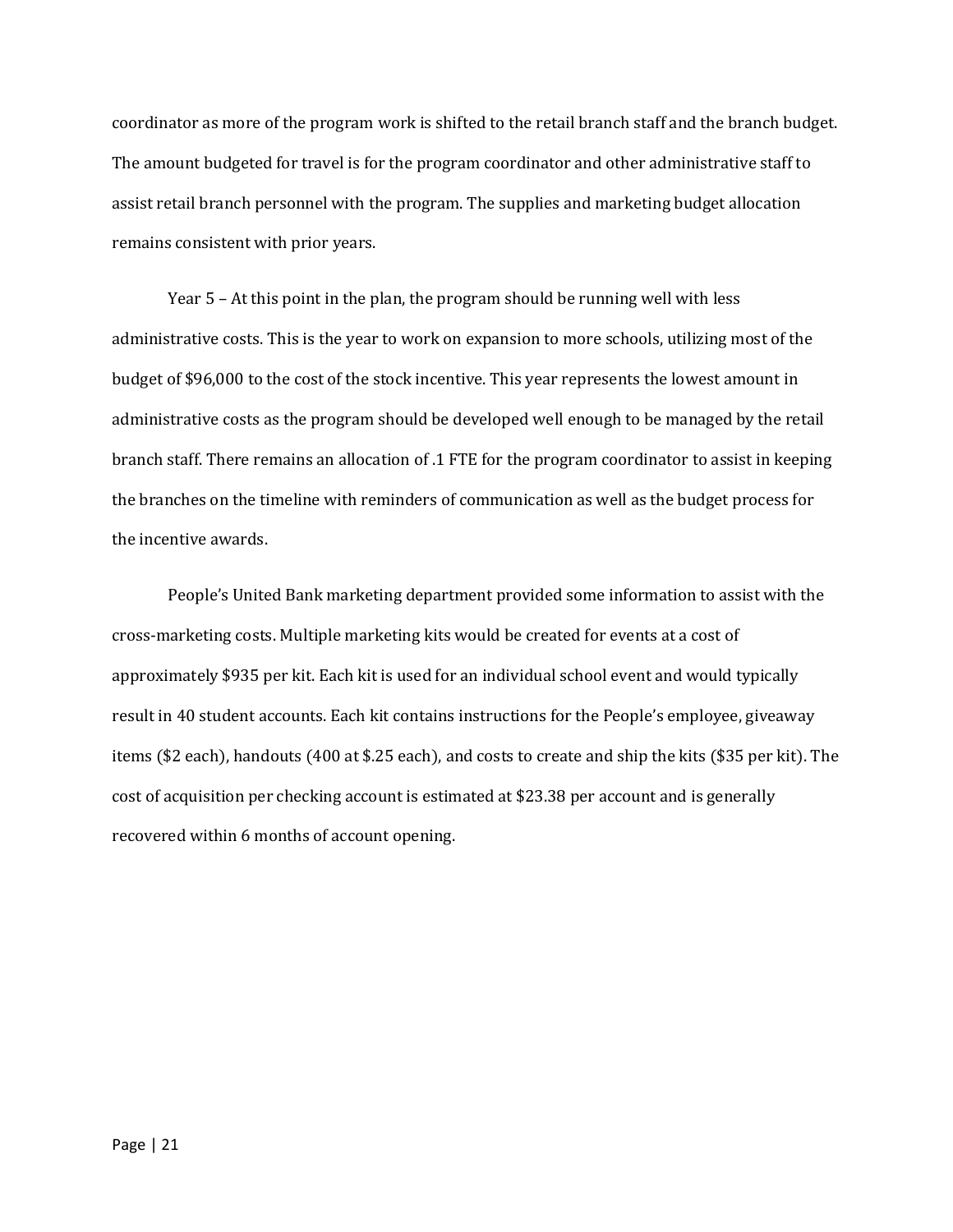#### <span id="page-22-0"></span>Non-Financial Impact

This proposal for Financial Literacy Public School Partnership has multiple benefits for which it is difficult to calculate the financial value. Satisfaction of Community Reinvestment Act regulatory requirements is a substantial benefit. Additionally, there is increasing focus on Environmental, Social and Corporate Governance practices of public companies. Programs that demonstrate a commitment to the key issues can improve company ranking. Additionally, the program could offer a marketing opportunity of a captive audience with the students, staff, and faculty of the educational institution within which the Market or Branch Manager would collaborate on the eligibility application, program delivery, award eligibility and award presentation. Finally, the goodwill earned through this program with unbanked families, school leadership and young adults cannot be measured financially.

The Community Reinvestment Act (CRA) was enacted by Congress in 1977 to encourage certain insured depository institutions to help meet the credit needs of the communities in which they are chartered. The legislation came about more specifically to combat a practice by banks of excluding certain neighborhoods with lower household incomes from access to credit, also called 'red-lining'. Most importantly, The Community Reinvestment Act directs banks to focus on household income and neighborhood income, not race. Lending to low and moderate households and neighborhoods often satisfy fair lending and CRA. Household and neighborhood income areas can be substantiated through the website Federal Financial Institutions Examination Office (FFIEC – [www.ffiec.gov\)](file://///PUB/CorpDFS/Users/8/P0027438/Stonier/Capstone/www.ffiec.gov) within the census and demographic data by county. Household and neighborhood income areas can be substantiated by free and reduced lunch participation rates in school district data through the National Center for Education Statistics [\(https://nces.ed.gov/\)](https://nces.ed.gov/). For example, the pilot schools would be drawn from the areas around People's home offices in Bridgeport, CT. The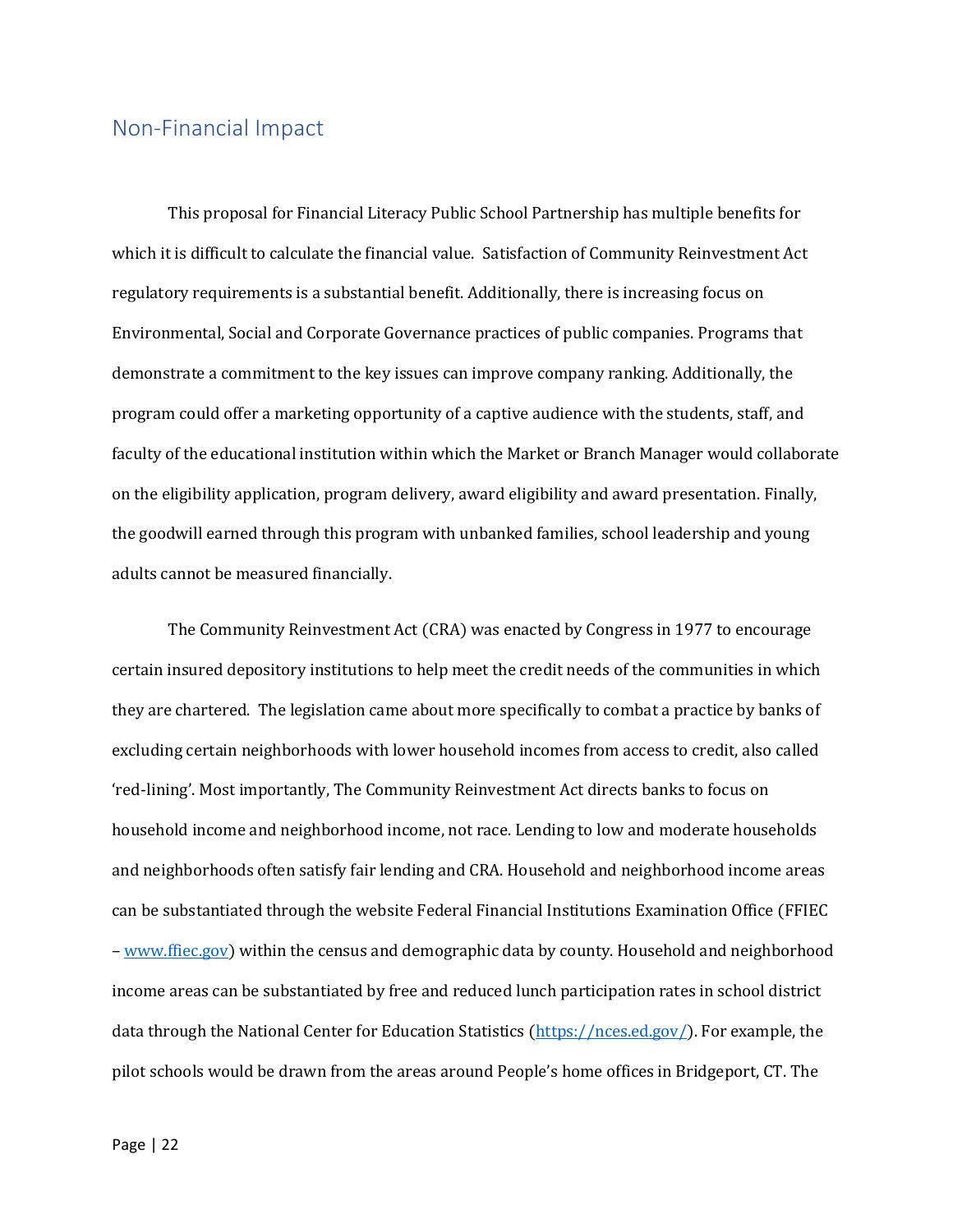city of Bridgeport, Connecticut is in Fairfield County. According to the 2018 census data available in FFIEC, there are 118,259 residents in low-income neighborhoods (tracts) in Fairfield County, CT. The median family income throughout these 31 tracts of Fairfield County is estimated to be \$42,184/year in 2020 (Exhibit 1). This method works especially well for lending because the online tool returns the neighborhood demographic based on the loan address. Another acceptable tool to calculate CRA is the Title 1 participation and free and reduced lunch participation rate by school district. For example, the demographic information available at National Center for Education Statistics – [\(http://nces.ed.gov/ccd/elsi/\)](http://nces.ed.gov/ccd/elsi/) returns information on 41 schools in Fairfield County (Exhibit 2). Using the total student population and the number of students receiving free or reduced lunch, we can calculate a percentage of students at a low-income level. In a discussion with the People's United Bank First Vice President and CRA Officer, there was indication we could use the percentage of low-income population in the FFIEC neighborhood of the award recipient or school district to calculate the value of the award that can be considered for CRA activity. For the purposes of this proposal, the school district free and reduced lunch calculation may be easier to use for the purposes of submitting information to the OCC for CRA activities. The CRA Officer went on to explain there are three tests to measure how the bank is doing in meeting CRA obligations. The lending test is focused on our lending activity and measures how well the bank meets the credit needs of the community through mortgage loans, small business loans and community development lending and the geographic distribution of the lending activity. The investment test measures how we invest in affordable housing. The CRA Officer also described the most common affordable housing investment on the books of People's United Bank, N.A as shares in a low-income housing limited partnership. The federal program which supports affordable housing remits payments to the limited partnership and People's takes the opportunity to utilize the proceeds to purchase tax credits, offsetting tax liability. Last of CRA activities is the service test and includes Education and community outreach to low- and moderate-income households. Some activities that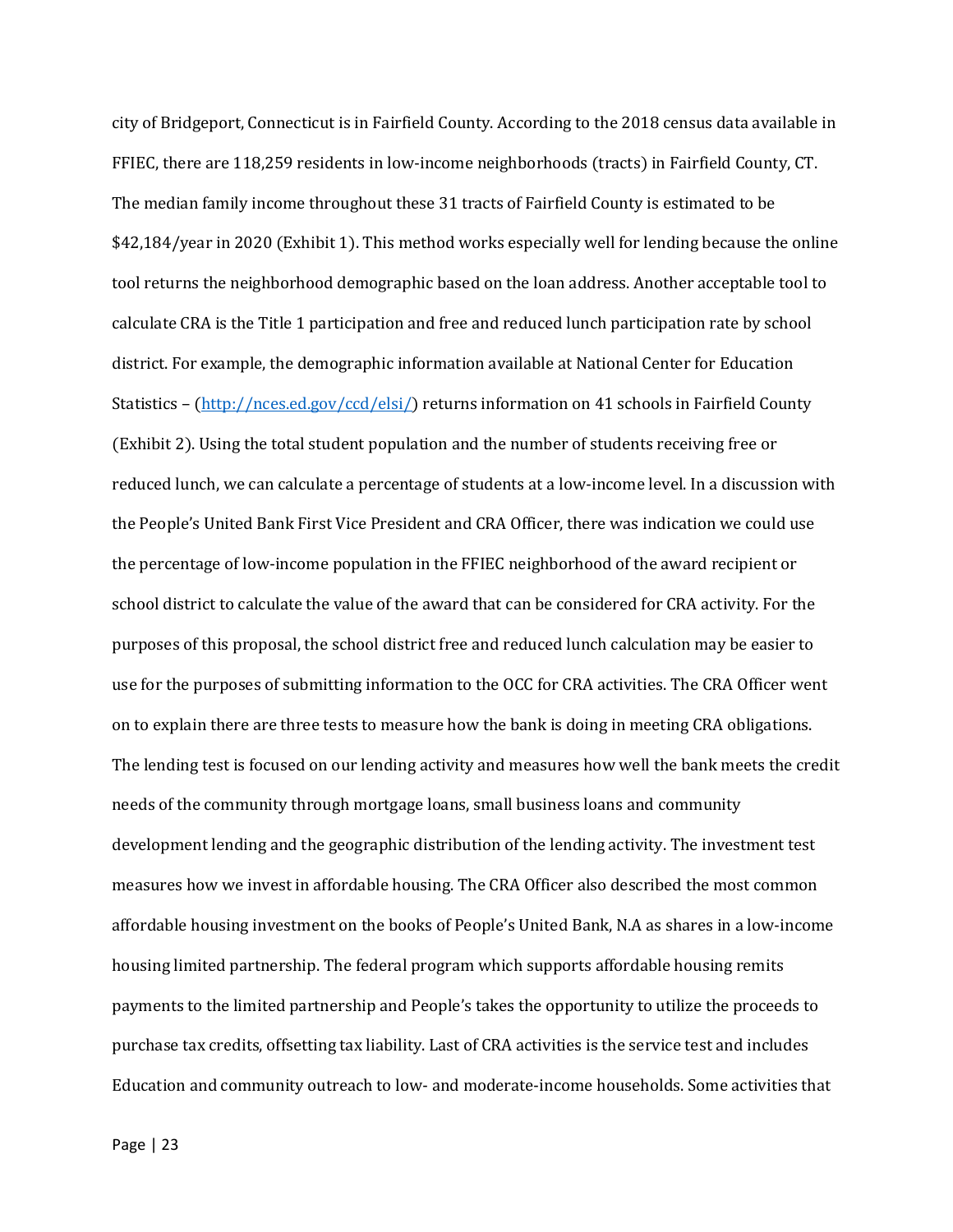meet this test are mortgages to special groups who need additional support, such as language. The service test would be met with this proposal, especially if schools are identified using free and reduced lunch criteria to focus on the population who would benefit most from financial literacy and an incentive award of an investment in People's United Bank common stock.

There is increasing scrutiny of companies impacts in the non-regulatory area of Environmental, Social and Corporate Governance. In 1988, James S. Coleman published an essay in the American Journal of Sociology challenging Milton Freidman's previous contention that corporate profitability was financial only. Mr. Coleman introduced the concept of Social Capital and launched the conversation around the impact of social responsibility on the measurement of corporate value. (Coleman, 1988). In 2014, the Guardian reported a shift toward more lasting practices around corporate responsibility, listing the five trends of transparency, trust, community participation, accessing new markets responsibly, and initiatives to engage companies. This article further cites over 5,000 corporations disclose their ESG performance on an annual basis. More recently, companies such as Bloomberg and Price Waterhouse have emerged with programs to record and publish ESG activities and give guidance for executives to steer programs within their firms. In a Washington Post article, the Business Roundtable consisting of chief executives of 192 large companies and chaired by JPMorgan Chase CEO Jamie Dimon acknowledged the importance of companies in considering societies larger goals (McGregor, 2019). MCSI and Sustainalytics, a Morningtstar company are just 2 firms reporting on the ESG Risk rating of public companies. Sustainalytics reports People's United Financial has an ESG Risk Rating of 23.8, Medium Risk and is ranked 206 of 1,028 banks. In the Global Universe, People's United is ranked 4,594 of 13,641 companies (Sustainalytics Company ESG Risk Ratings, 2021).

The proposed program would be delivered through close partnership with the retail branch leadership. In this way, the branch and market managers have an opportunity to reach out directly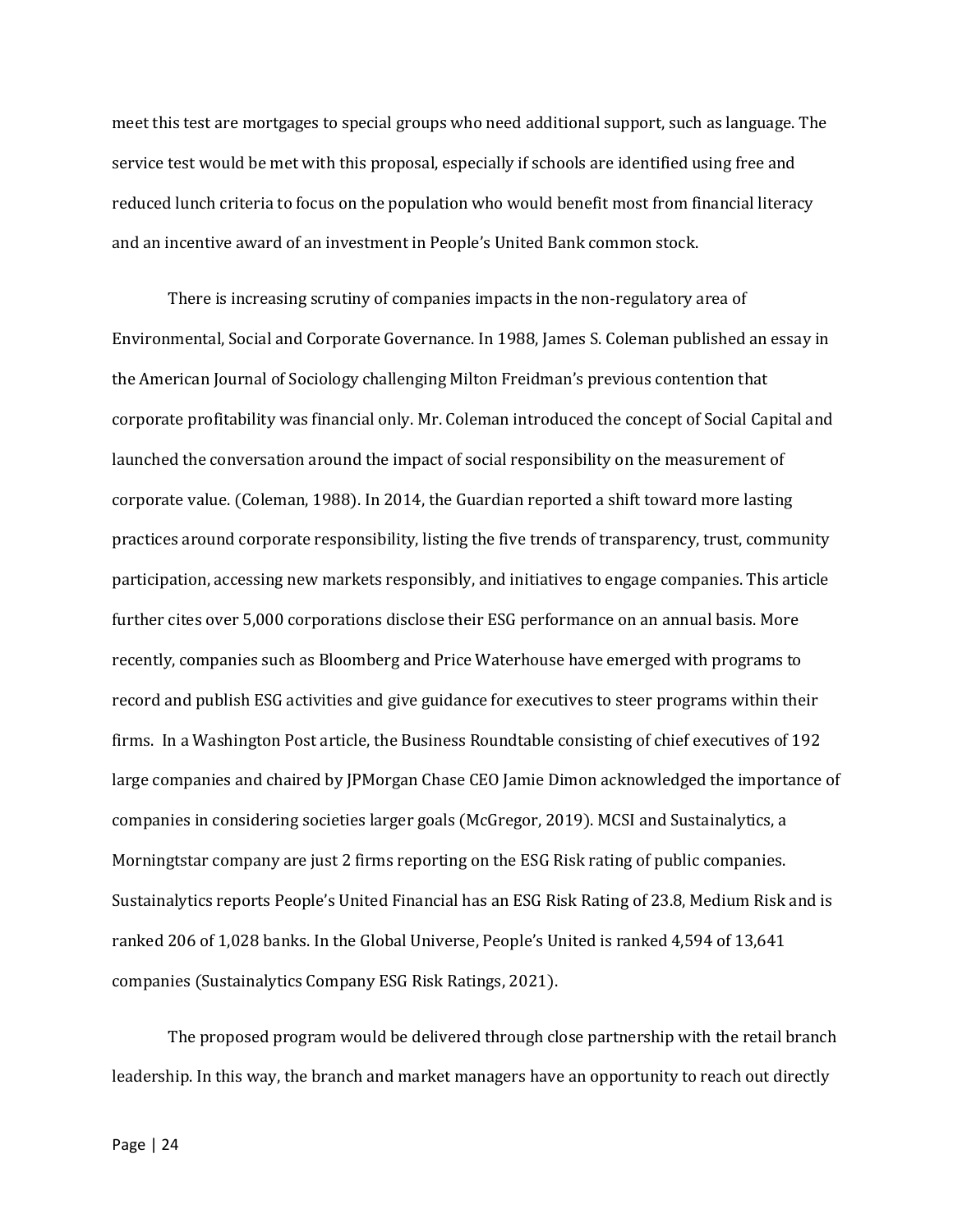to school officials with an incentive program. Normally closed doors often open to those bearing gifts. While the program will be built by a central coordinator or 'Champion', it will be in close cooperation with schools and with respect for the work of the educators and will limit the bank role to funding the program and offering professional assistance. The program application will include a request to allow the branch personnel a chance to speak directly to the students in a single class to offer banking expertise, answer questions and discuss the different types of bank accounts and requirements to open an account. The application will also include a request to present the awards in person at a school award recognition day or graduation day. Our branch management personnel will know how to leverage these opportunities to market directly to the school staff and faculty at a time when the bank is displaying goodwill and community consideration by offering stock ownership to students. It is difficult to calculate the specific financial impact of this opportunity, especially as it counts on the skills of the branch management personnel interacting with the school personnel.

Lastly, the goodwill earned in the community with students and families is immeasurable. Offering ownership shares to students in low- and moderate-income households can earn a future client loyalty that would be difficult to lose. Some measure of this loyalty would reasonably carry over to family members of the students. While this population may not be categorized as high potential revenue for the bank, the combination of financial literacy, stock ownership and consideration can change the future of any given student and could result in high potential revenue.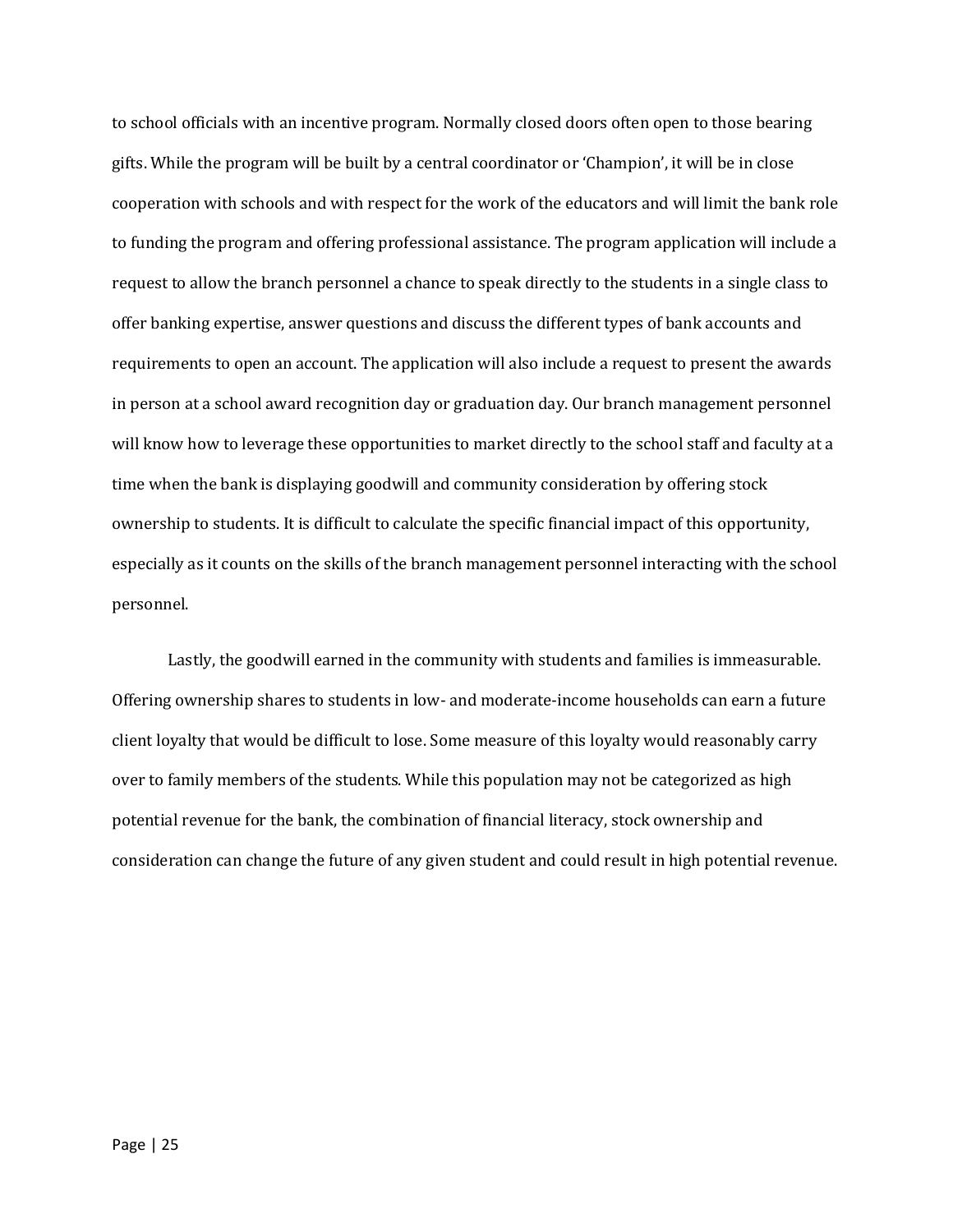#### <span id="page-26-0"></span>Conclusion

The previous pages outline a proposal for People's United Bank to partner with high schools within the footprint to assist in a financial literacy curriculum and provide a share of common stock as a financial incentive to students on completion of the class.

On successful implementation of this program, the first and most significant benefit to People's United Bank is inclusion of the activity as Community Reinvestment Act activity. The percentage of students from low-income households can be applied to the incentive expenditure and the resulting amount used as demonstration of CRA activity.

Another significant benefit is the access to the students, staff, and faculty in marketing events. In particular, the staff and faculty in their workplace are ideal potential customers with stable income. And to have a marketing opportunity on the heels of a program that helps them in their primary responsibility makes the marketing very easy. Additionally, there is a very real likelihood that People's would have this marketing opportunity without any competition present.

The greatest measurable benefit from full implementation of this partnership is to the future. Our students need consistent financial literacy education from the experts who know the pitfalls. We all owe our underserved populations the opportunity to break the poverty cycle. We have the attention of these students and can demonstrate the benefits of investment with a financial incentive that pays dividends.

And finally, there is a demonstrated commitment by People's to give back to the community. This program would be a natural representation of this commitment.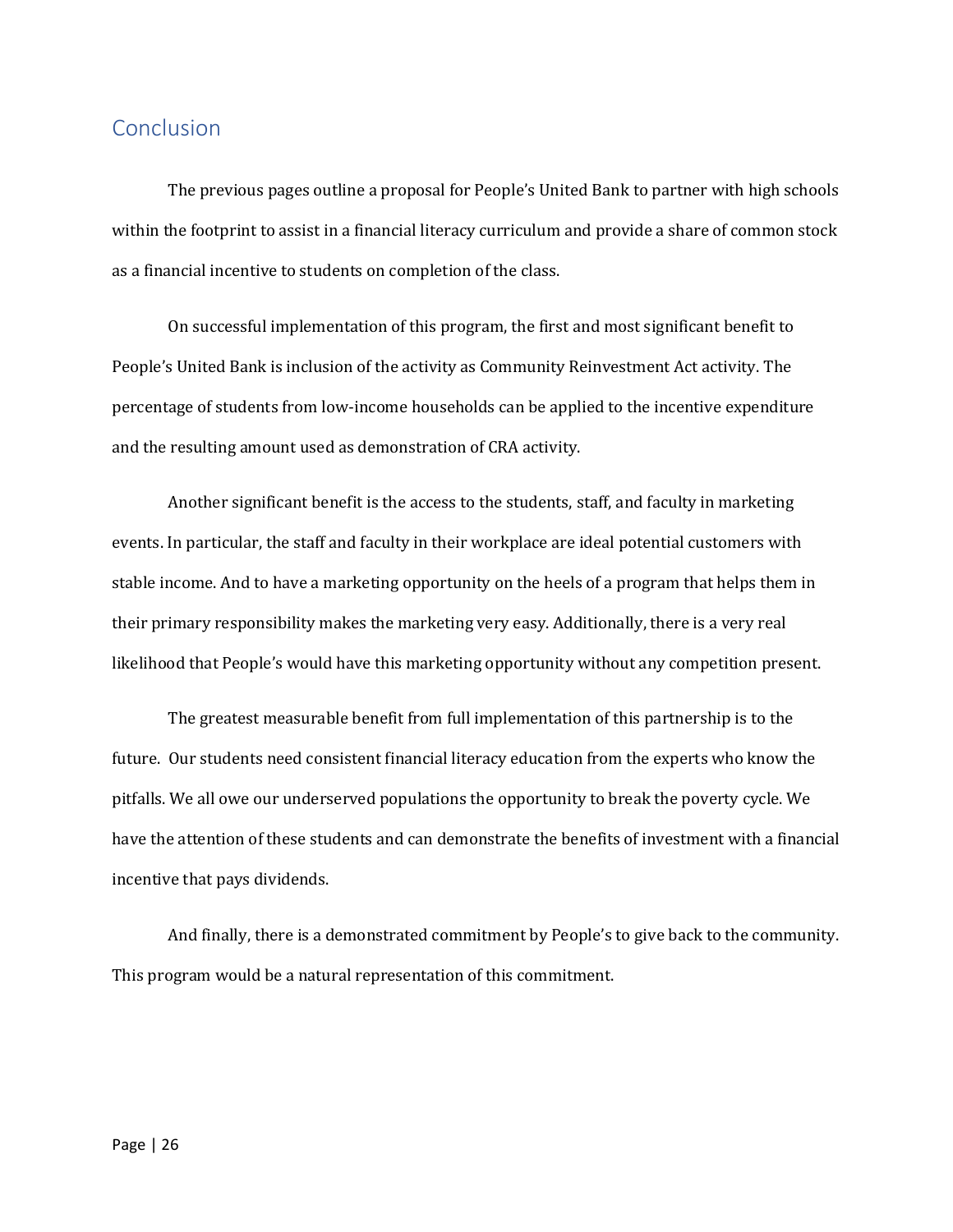However, the cost of the program is not insignificant. In year 5, the program would be fully implemented and the calculated cost per student is \$120. The annual cost to reach only 1,000 students is \$120,000. However, this seems like a small amount to pay for the benefits as described.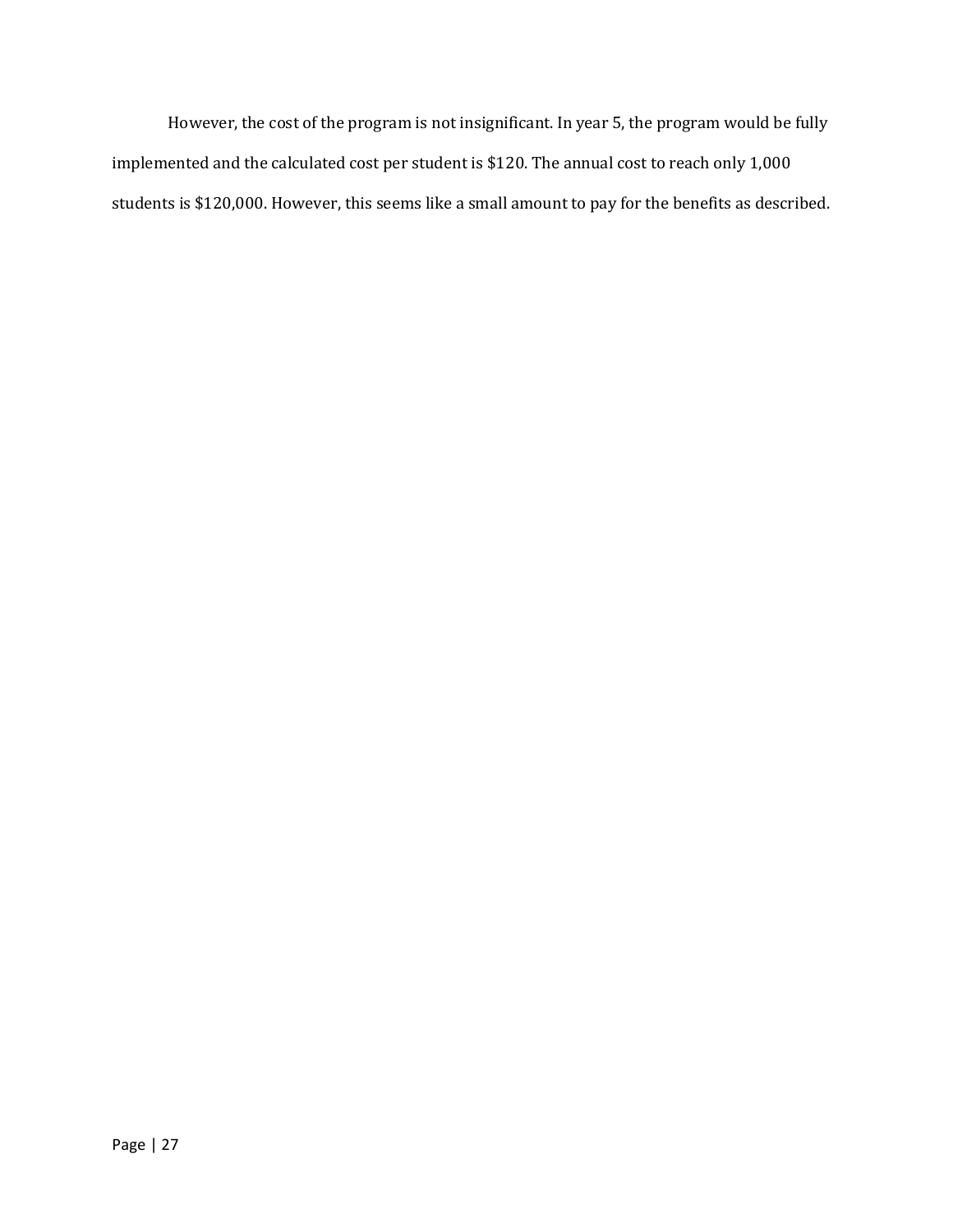## <span id="page-28-0"></span>Appendix

| <b>Tract Code</b> | <b>Tract</b><br>Income<br>Level | <b>Distressed</b><br>or Under-<br>served tract | <b>Tract</b><br><b>Median</b><br>Family<br>Income % | <b>2020 FFIEC</b><br>Est.<br><b>MSA/MD</b><br>non-<br><b>MSA/MD</b><br><b>Median</b><br>Family<br><b>Income</b> | 2020 Est.<br><b>Tract</b><br>Median<br><b>Family</b><br>Income | 2015 Tract<br><b>Median</b><br>Family<br>Income | <b>Tract</b><br><b>Population</b> | <b>Tract</b><br><b>Minority %</b> | <b>Minority</b><br>Population | Owner<br>Occupied<br><b>Units</b> | $1-$ to $4-$<br><b>Family Units</b> |
|-------------------|---------------------------------|------------------------------------------------|-----------------------------------------------------|-----------------------------------------------------------------------------------------------------------------|----------------------------------------------------------------|-------------------------------------------------|-----------------------------------|-----------------------------------|-------------------------------|-----------------------------------|-------------------------------------|
| 215               | Low                             | No                                             | 43.92                                               | \$119,500                                                                                                       | \$52,484                                                       | \$46,398                                        | 6112                              | 84.75                             | 5180                          | 377                               | 1105                                |
| 220               | Low                             | No                                             | 39.97                                               | \$119,500                                                                                                       | \$47.764                                                       | \$42.222                                        | 3005                              | 63.46                             | 1907                          | 504                               | 722                                 |
| 222               | Low                             | No                                             | 45.58                                               | \$119,500                                                                                                       | \$54,468                                                       | \$48,155                                        | 4448                              | 76.06                             | 3383                          | 136                               | 662                                 |
| 434               | Low                             | No                                             | 48.75                                               | \$119,500                                                                                                       | \$58,256                                                       | \$51,500                                        | 4358                              | 63.47                             | 2766                          | 744                               | 1429                                |
| 437               | Low                             | No                                             | 43.66                                               | \$119,500                                                                                                       | \$52,174                                                       | \$46,125                                        | 2073                              | 60.97                             | 1264                          | 177                               | 456                                 |
| 445               | Low                             | No                                             | 42.6                                                | \$119,500                                                                                                       | \$50,907                                                       | \$45,000                                        | 3079                              | 94.93                             | 2923                          | 293                               | 774                                 |
| 703               | Low                             | <b>No</b>                                      | 10.02                                               | \$119,500                                                                                                       | \$11,974                                                       | \$10,588                                        | 1199                              | 99                                | 1187                          | 5                                 | 47                                  |
| 705               | Low                             | No                                             | 24.12                                               | \$119,500                                                                                                       | \$28,823                                                       | \$25,486                                        | 2228                              | 89.36                             | 1991                          | 100                               | 504                                 |
| 706               | Low                             | No                                             | 27.89                                               | \$119,500                                                                                                       | \$33,329                                                       | \$29,464                                        | 2292                              | 78.45                             | 1798                          | 86                                | 301                                 |
| 709               | Low                             | No                                             | 34.02                                               | \$119,500                                                                                                       | \$40,654                                                       | \$35,938                                        | 2585                              | 92.96                             | 2403                          | 253                               | 746                                 |
| 710               | Low                             | No                                             | 39                                                  | \$119,500                                                                                                       | \$46,605                                                       | \$41.202                                        | 4077                              | 95.09                             | 3877                          | 322                               | 1050                                |
| 712               | Low                             | No                                             | 37.15                                               | \$119,500                                                                                                       | \$44,394                                                       | \$39,250                                        | 5466                              | 95.08                             | 5197                          | 355                               | 1402                                |
| 713               | Low                             | <b>No</b>                                      | 28.59                                               | \$119,500                                                                                                       | \$34,165                                                       | \$30,202                                        | 3817                              | 91.59                             | 3496                          | 161                               | 872                                 |
| 714               | Low                             | No                                             | 30.76                                               | \$119,500                                                                                                       | \$36,758                                                       | \$32,500                                        | 3944                              | 75.53                             | 2979                          | 212                               | 1143                                |
| 716               | Low                             | No                                             | 15.31                                               | \$119,500                                                                                                       | \$18,295                                                       | \$16,178                                        | 2485                              | 95.25                             | 2367                          | 20                                | 336                                 |
| 719               | Low                             | No                                             | 36.07                                               | \$119,500                                                                                                       | \$43,104                                                       | \$38,106                                        | 5037                              | 85.98                             | 4331                          | 324                               | 1145                                |
| 728               | Low                             | No                                             | 45.2                                                | \$119,500                                                                                                       | \$54,014                                                       | \$47,750                                        | 5847                              | 92.65                             | 5417                          | 1095                              | 1436                                |
| 732               | Low                             | No                                             | 43.38                                               | \$119,500                                                                                                       | \$51,839                                                       | \$45,822                                        | 2446                              | 69.42                             | 1698                          | 905                               | 444                                 |
| 734               | Low                             | No                                             | 42.64                                               | \$119,500                                                                                                       | \$50,955                                                       | \$45.042                                        | 4568                              | 86.12                             | 3934                          | 648                               | 1434                                |
| 735               | Low                             | No                                             | 39.41                                               | \$119,500                                                                                                       | \$47,095                                                       | \$41,635                                        | 3197                              | 98.84                             | 3160                          | 305                               | 1063                                |
| 736               | Low                             | No                                             | 33.82                                               | \$119,500                                                                                                       | \$40,415                                                       | \$35,724                                        | 2544                              | 96.74                             | 2461                          | 206                               | 648                                 |
| 737               | Low                             | No                                             | 39.51                                               | \$119,500                                                                                                       | \$47,214                                                       | \$41,736                                        | 4880                              | 93.52                             | 4564                          | 590                               | 1494                                |
| 738               | Low                             | No                                             | 25.03                                               | \$119,500                                                                                                       | \$29,911                                                       | \$26,445                                        | 2550                              | 97.15                             | 2486                          | 107                               | 576                                 |
| 739               | Low                             | No                                             | 29.19                                               | \$119,500                                                                                                       | \$34,882                                                       | \$30,833                                        | 3433                              | 97.47                             | 3346                          | 192                               | 768                                 |
| 740               | Low                             | No                                             | 29.45                                               | \$119,500                                                                                                       | \$35,193                                                       | \$31,116                                        | 1858                              | 98.65                             | 1833                          | 186                               | 495                                 |
| 743               | Low                             | No                                             | 32.22                                               | \$119,500                                                                                                       | \$38,503                                                       | \$34.036                                        | 3858                              | 95.75                             | 3694                          | 478                               | 1302                                |
| 744               | Low                             | <b>No</b>                                      | 32.75                                               | \$119,500                                                                                                       | \$39,136                                                       | \$34.594                                        | 4407                              | 93.22                             | 4108                          | 384                               | 1454                                |
| 804               | Low                             | <b>No</b>                                      | 38.25                                               | \$119,500                                                                                                       | \$45,709                                                       | \$40,405                                        | 5703                              | 77.96                             | 4446                          | 1203                              | 2305                                |
| 2101              | Low                             | No                                             | 43.54                                               | \$119,500                                                                                                       | \$52,030                                                       | \$45,993                                        | 6276                              | 69.6                              | 4368                          | 440                               | 1282                                |
| 2102              | Low                             | No                                             | 36.56                                               | \$119,500                                                                                                       | \$43,689                                                       | \$38,625                                        | 6834                              | 76.72                             | 5243                          | 532                               | 1845                                |
| 2572              | Low                             | No                                             | 35.95                                               | \$119,500                                                                                                       | \$42,960                                                       | \$37,981                                        | 3644                              | 82.88                             | 3020                          | 374                               | 1273                                |
|                   | <b>Low Total</b>                |                                                |                                                     |                                                                                                                 | \$42,184                                                       | \$37,292                                        | 118259                            |                                   |                               |                                   |                                     |

#### <span id="page-28-1"></span>Exhibit 1. FFIEC Bridgeport, CT neighborhood low-income level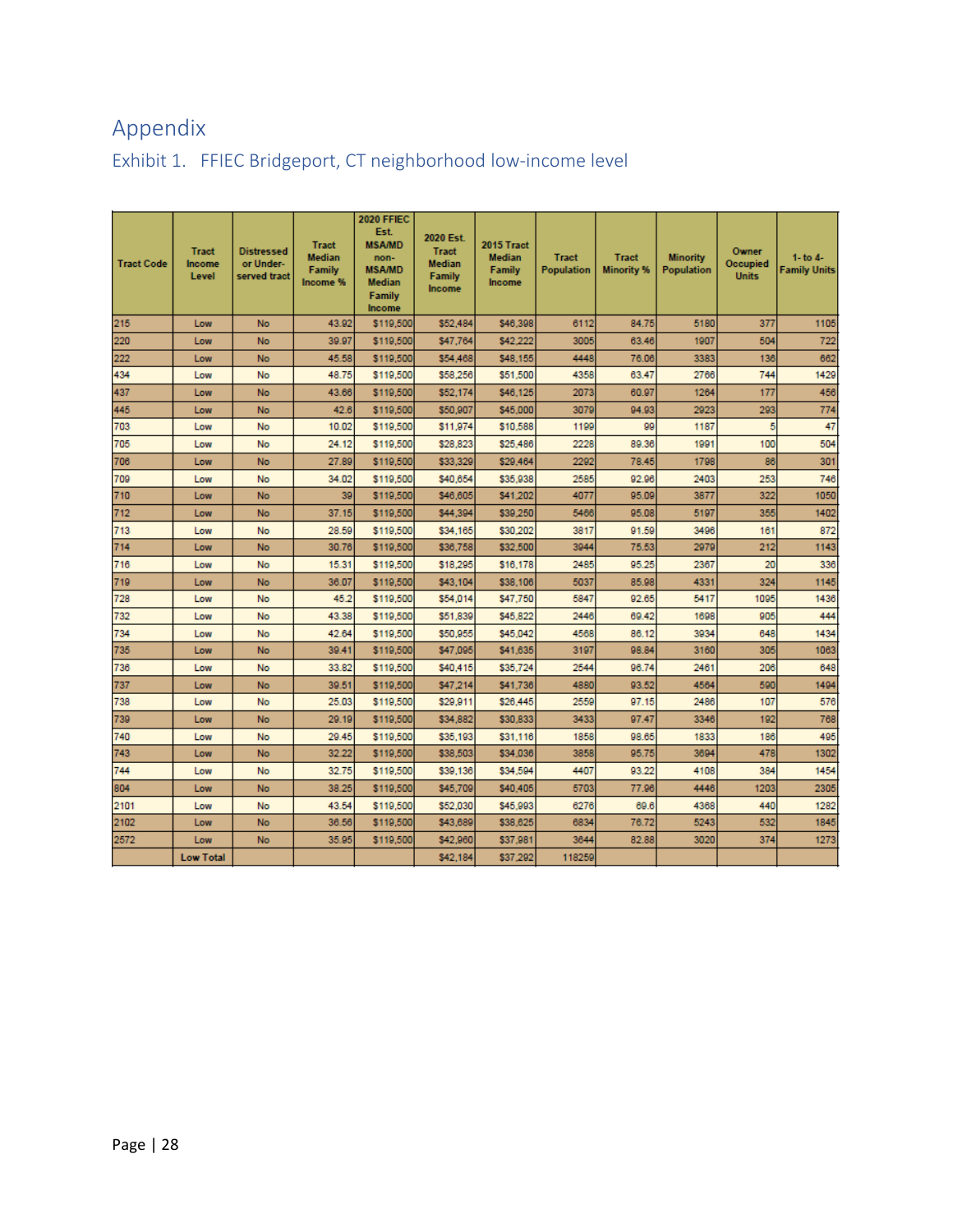## <span id="page-29-0"></span>Exhibit 2. Bridgeport pool for pilot schools

|                                             | Total                 | Free and |                   |                   |          |             |
|---------------------------------------------|-----------------------|----------|-------------------|-------------------|----------|-------------|
|                                             | Students,             | Reduced  |                   |                   |          |             |
|                                             | All Grades            | Lunch    |                   | Grade 10 Grade 11 | Grade 12 |             |
|                                             | (Excludes             |          | Students Students | Students          | Students | Percenta    |
|                                             | AE) [Public   [Public |          | [Public]          | [Public]          | [Public] | ge of       |
|                                             | School]               | School]  | School]           | School]           | School]  | students    |
| School Name [Public School] 2018-19         | 2018-19               | 2018-19  | 2018-19           | 2018-19           | 2018-19  | <b>FARL</b> |
| <b>Bridgeport Military Academy</b>          | 297                   | 248      | 90                | 67                | 46       | 84%         |
| Bassick High School                         | 884                   | 722      | 214               | 174               | 206      | 82%         |
| Warren Harding High School                  | 1,082                 | 824      | 294               | 240               | 228      | 76%         |
| <b>Stamford Academy</b>                     | 152                   | 110      | 31                | 52                | 31       | 72%         |
| The Bridge Academy                          | 281                   | 201      | 50                | 38                | 33       | 72%         |
| Capital Preparatory Harbor School           | 634                   | 438      | 58                | 39                | 33       | 69%         |
| J. M. Wright Technical High School          | 421                   | 286      | 121               | 88                | 94       | 68%         |
| Achievement First Bridgeport Academy        | 1,093                 | 717      | 68                | 48                | 48       | 66%         |
| Central High School                         | 1,515                 | 981      | 379               | 397               | 354      | 65%         |
| Biotechnology Research and Zoological       | 467                   | 300      | 127               | 103               | 100      | 64%         |
| Brien McMahon High School                   | 1,561                 | 973      | 449               | 359               | 337      | 62%         |
| Aerospace/Hydrospace Engineering and        | 449                   | 269      | 121               | 84                | 99       | 60%         |
| Danbury High School                         | 3,086                 | 1,825    | 804               | 754               | 686      | 59%         |
| <b>Stamford High School</b>                 | 1,743                 | 1,022    | 423               | 449               | 387      | 59%         |
| Information Technology and Software E       | 475                   | 274      | 119               | 93                | 105      | 58%         |
| <b>Bullard-Havens Technical High School</b> | 760                   | 436      | 204               | 175               | 176      | 57%         |
| Norwalk High School                         | 1,722                 | 949      | 452               | 379               | 383      | 55%         |
| Westhill High School                        | 2,127                 | 1,167    | 512               | 521               | 499      | 55%         |
| Henry Abbott Technical High School          | 672                   | 366      | 179               | 165               | 147      | 54%         |
| <b>Stratford High School</b>                | 973                   | 510      | 263               | 246               | 218      | 52%         |
| The Academy of Information Technolog        | 638                   | 333      | 160               | 151               | 160      | 52%         |
|                                             |                       |          |                   |                   |          |             |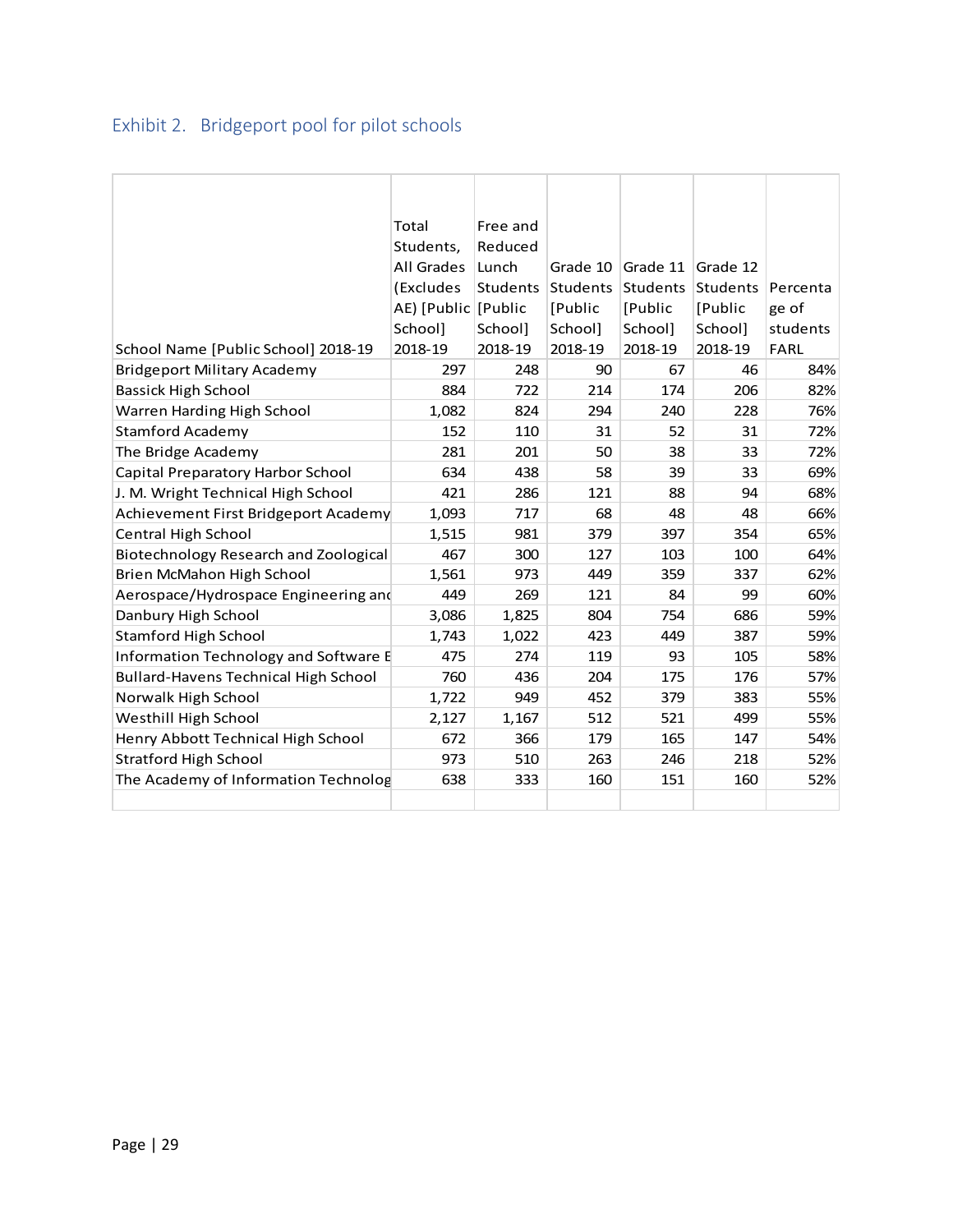|                                                              |                                                                         | Financial Literacy Public School Partnership                                     |                                                    |                                                      |                                                              |                                                    |
|--------------------------------------------------------------|-------------------------------------------------------------------------|----------------------------------------------------------------------------------|----------------------------------------------------|------------------------------------------------------|--------------------------------------------------------------|----------------------------------------------------|
| Project phase                                                | <b>Jul/Aug</b>                                                          | Sep/Oct                                                                          | Nov/Dec                                            | Jan/Feb                                              | Mar/April                                                    | May/June                                           |
| Year 1<br>Development                                        | PUB team<br>٠<br>identified<br>review goals<br>٠<br>Prepare budget<br>٠ | Identify/select pilot<br>schools<br>Solicit<br>participation in<br>working group | Establish program<br>requirements<br>Submit budget | Develop new<br>account process                       | Present program<br>to pilot schools                          | Review pilot<br>schools                            |
| Year <sub>2</sub><br>Pilot                                   | Assist pilot schools<br>with program                                    | Prepare budget                                                                   | Submit budget                                      | Check in with<br>schools                             | Review award<br>recipient list                               | Open award<br>recipient accounts<br>Award ceremony |
| Year <sub>3</sub><br>1 <sup>st</sup> year full<br>deployment | Contact target<br>schools & assist<br>with applications                 | Review school<br>applications                                                    | Prepare & submit<br>budget                         | Visit schools<br>Prepare new<br>account<br>paperwork | Review award<br>recipient list<br>Plan award<br>distribution | Open award<br>recipient accounts<br>Award ceremony |
| Year 4<br>2nd year full<br>deployment                        | Market/Branch<br>managers contact<br>schools for<br>applications        | Review school<br>applications                                                    | Prepare & submit<br>budget                         | Visit schools<br>Prepare new<br>account<br>paperwork | Review award<br>recipient list<br>Plan award<br>distribution | Open award<br>recipient accounts<br>Award ceremony |
| Years 5+<br>Fully deployed<br>and funded                     | Market/Branch<br>managers contact<br>schools for<br>applications        | Review school<br>applications                                                    | Prepare and<br>submit budget                       | No actions<br>needed                                 | Visit schools<br>Prepare new<br>account<br>paperwork         | Award ceremony<br>Review program                   |

#### <span id="page-30-0"></span>Exhibit 3. Project plan years 1-5

## Financial Literacy Public School Partnership key dates

- Identify target schools list
- Market/Branch managers contact schools
	- Review approved applications
	- Create and submit budget
		- Open accounts for qualified recipients
	- Arrange for award presentation

 $Oct$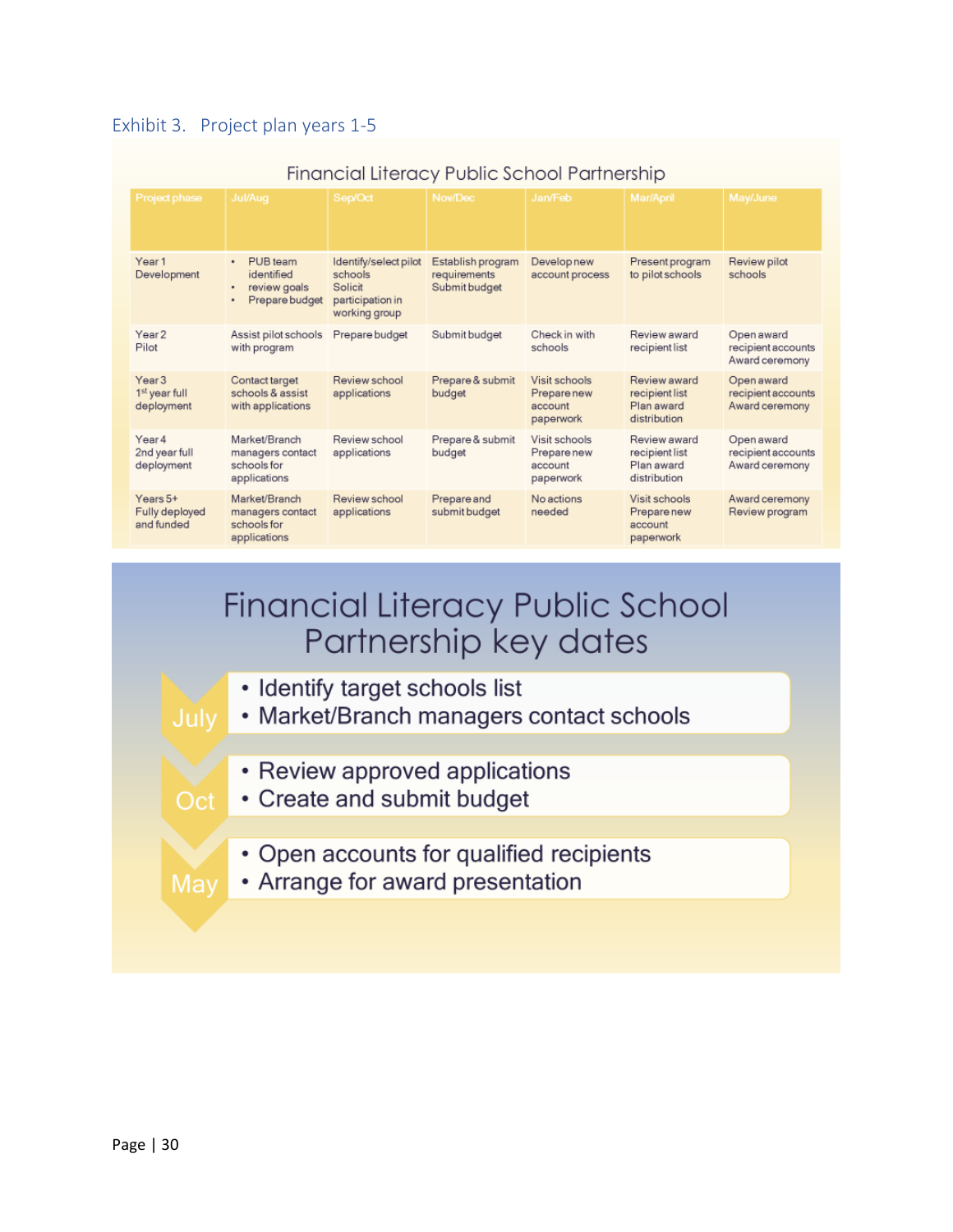## <span id="page-31-0"></span>Exhibit 4 – Budget years 1-5

| Financial Literacy Public School Partnership Budget          |                                                        |                                                 |                              |                                                           |                        |                                 |  |  |
|--------------------------------------------------------------|--------------------------------------------------------|-------------------------------------------------|------------------------------|-----------------------------------------------------------|------------------------|---------------------------------|--|--|
| Project phase                                                | People's Program<br>coordinator Salary<br>and benefits | Supplies & travel                               | Financial<br>Incentive award | <b>Branch retail staff</b><br>salary & travel<br>expenses | Marketing<br>materials | <b>Total proposed</b><br>budget |  |  |
| Year1<br>Development                                         | .2 FTE<br>\$30,000                                     | Supplies<br>\$500<br>Travel<br>\$2,500          |                              | $.1$ FTE<br>\$16,500<br>Travel<br>\$2,500                 | \$1,500                | \$53,500                        |  |  |
| Year <sub>2</sub><br>Pilot                                   | 25 FTE<br>\$37,500                                     | Supplies<br>\$500<br>Travel<br>\$2,500          | 100 students<br>\$10,000     | .15 FTE<br>\$24,750<br>Travel<br>\$2,500                  | \$1,500                | \$79,000                        |  |  |
| Year <sub>3</sub><br>1 <sup>st</sup> year full<br>deployment | .2 FTE<br>\$30,000                                     | Supplies<br>\$1,000<br>Travel<br>\$2,500        | 500 students<br>\$50,000     | Travel & Training<br>of Retail mangers<br>\$35,000        | \$1,500                | \$120,000                       |  |  |
| Year 4<br>2 <sup>nd</sup> year full<br>deployment            | $.15$ FTE<br>\$22,500                                  | Supplies<br>\$1,000<br>Travel<br>\$2,500        | 600 students<br>\$60,000     | Cost in retail<br>branch budget                           | \$2,000                | \$88,000                        |  |  |
| Years 5+<br>Fully deployed<br>and funded                     | $1$ FTE<br>\$15,000                                    | <b>Supplies</b><br>\$1,000<br>Travel<br>\$2,500 | 1,000 students<br>\$100,000  | Cost in retail<br>branch budget                           | \$1,500                | \$120,000                       |  |  |